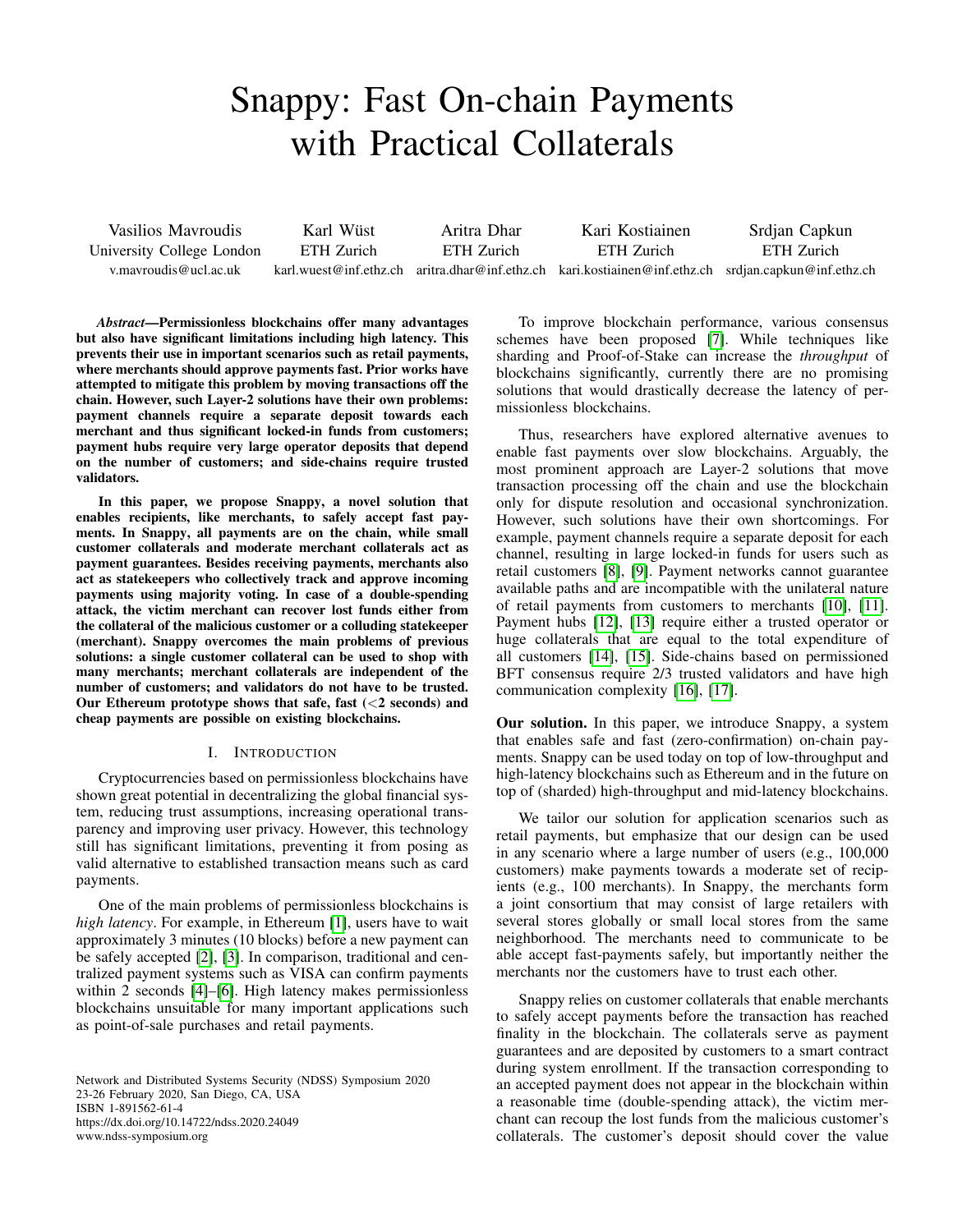of the customer's purchases within the latency period of the blockchain (e.g., 3 minutes in Ethereum) which makes them small in practice (e.g., \$100 would suffice for many users). Moreover, customers do not need to repeatedly replenish their collaterals, as they are used only in the case of attack.

In Snappy, the payment recipients (merchants) act as *untrusted statekeepers* whose task is to track and collectively approve incoming transactions. To initiate a fast payment, a customer creates a transaction that transfers funds to a smart contract and indicates the merchant as beneficiary. The recipient merchant sends the transaction to the statekeepers and proceeds with the sale only if a *majority* of them approves it with their signatures. Upon collecting the required signatures, the merchant broadcasts the transaction in the blockchain network to be processed by an Arbiter smart contract. Once the transaction is processed and logged by the Arbiter, the payment value is forwarded to the merchant.

Statekeepers must also deposit collaterals that protect merchants from attacks where a malicious statekeeper colludes with a customer. In such a case, the victim merchant can use the statekeeper's approval signatures as evidence to claim any lost funds from the misbehaving statekeeper's collateral. The size of statekeeper collateral is proportional to the total amount of purchases that all participating merchants expect within the blockchain latency period. Crucially, the statekeeper collaterals are independent of the number of customers which allows the system to scale. The main security benefit of statekeeper collaterals is that they enable fast and safe payments without trusted parties.

Main results. We prove that a merchant who follows the Snappy protocol and accepts a fast payment once it has been approved by the majority of the statekeepers never loses funds regardless of any combination of customer and statekeeper collusion. We also demonstrate that Snappy is practical to deploy on top of existing blockchains by implementing it on Ethereum. The performance of our solution depends primarily on number of participating statekeepers (merchants). For example, assuming a deployment with 100 statekeepers, a payment can be approved in less than 200 ms with a processing cost of \$0.16 (169k Ethereum gas), which compares favorably to card payment fees.

Snappy overcomes the main problems of Layer-2 solutions in application scenarios such as retail payments. In contrast to BFT side-chains that assume that 2/3 honest validators and require multiple rounds of communication, Snappy requires no trusted validators and needs only one round of communication. Unlike payment channels, Snappy enables payments towards many merchants with a single and small customer deposit. In contrast to payment networks, Snappy payments can always reach the merchants, because there is no route depletion. And finally, the statekeeping collaterals are practical even for larger deployments, compared to those in payment hubs, as they are independent of the number of customers in the system.

Contributions. This paper makes the following contributions:

❖ *Novel solution for fast payments.* We propose a system called Snappy that enables fast and secure payments on slow blockchains without trusted parties using moderately-sized and reusable collaterals that are practical for both customers and merchants.

- ❖ *Security proof.* We prove that merchants are guaranteed to receive the full value of all accepted payments, in any possible combination of double spending by malicious customers and equivocation by colluding statekeepers.
- ❖ *Evaluation.* We implemented Snappy on Ethereum and show that payment processing is fast and cheap in practice.

This paper is organized as follows: Section [II](#page-1-0) explains the problem of fast payments, Section [III](#page-3-0) provides an overview of our solution and Section [IV](#page-4-0) describes it in detail. Section [V](#page-8-0) provides security analysis and Section [VI](#page-9-0) further evaluation. Section [VII](#page-12-0) is discussion, Section [VIII](#page-12-1) describes related work, and Section [IX](#page-13-12) concludes the paper.

### II. PROBLEM STATEMENT

<span id="page-1-0"></span>In this section we motivate our work, explain our assumptions, discuss the limitations of previous solutions, and specify requirements for our system.

## *A. Motivation*

The currently popular permissionless blockchains (e.g., Bitcoin and Ethereum) rely on Proof-of-Work (PoW) consensus that has well-known limitations, including low throughput (7 transactions per second in Bitcoin), high latency (3 minutes in Ethereum), and excessive energy consumption (comparable to a small country [\[18\]](#page-14-4)). Consequently, the research community has actively explored alternative permissionless consensus schemes. From many proposed schemes, two prominent approaches, *Proof of Stake* and *sharding*, stand out [\[7\]](#page-13-5).

Proof of Stake (PoS) systems aim to minimize the energy waste by replacing the computationally-heavy puzzles of PoW with random leader election such that the leader selection probability is proportional to owned staked. While the current PoS proposals face various security and performance issues [\[7\]](#page-13-5), the concept has shown promise in mitigating the energy-consumption problem.

Sharding systems increase the blockchain's throughput by dividing the consensus participants into committees (*shards*) that process distinct sets of transactions. Recent results reported significant throughput increases in the order of thousands of transactions per second [\[19\]](#page-14-5), [\[20\]](#page-14-6). Despite several remaining challenges, sharding shows great promise in improving blockchain throughput.

Sharding and PoS can also address transaction latency. Recent works such as Omniledger [\[19\]](#page-14-5) and RapidChain [\[20\]](#page-14-6) use both techniques and report latencies from 9 to 63 seconds, assuming common trust models like honest majority or 1/3 Byzantine nodes. However, such measurements are achieved in fast test networks (permissionless blockchains rely on slow peer-to-peer networks) and under favorable work loads (e.g., largely pre-sharded transactions).

Our conclusion is that while permissionless blockchain throughput and energy efficiency are expected to improve in the near future, latency will most likely remain too high for various scenarios such as point-of-sale payments and retail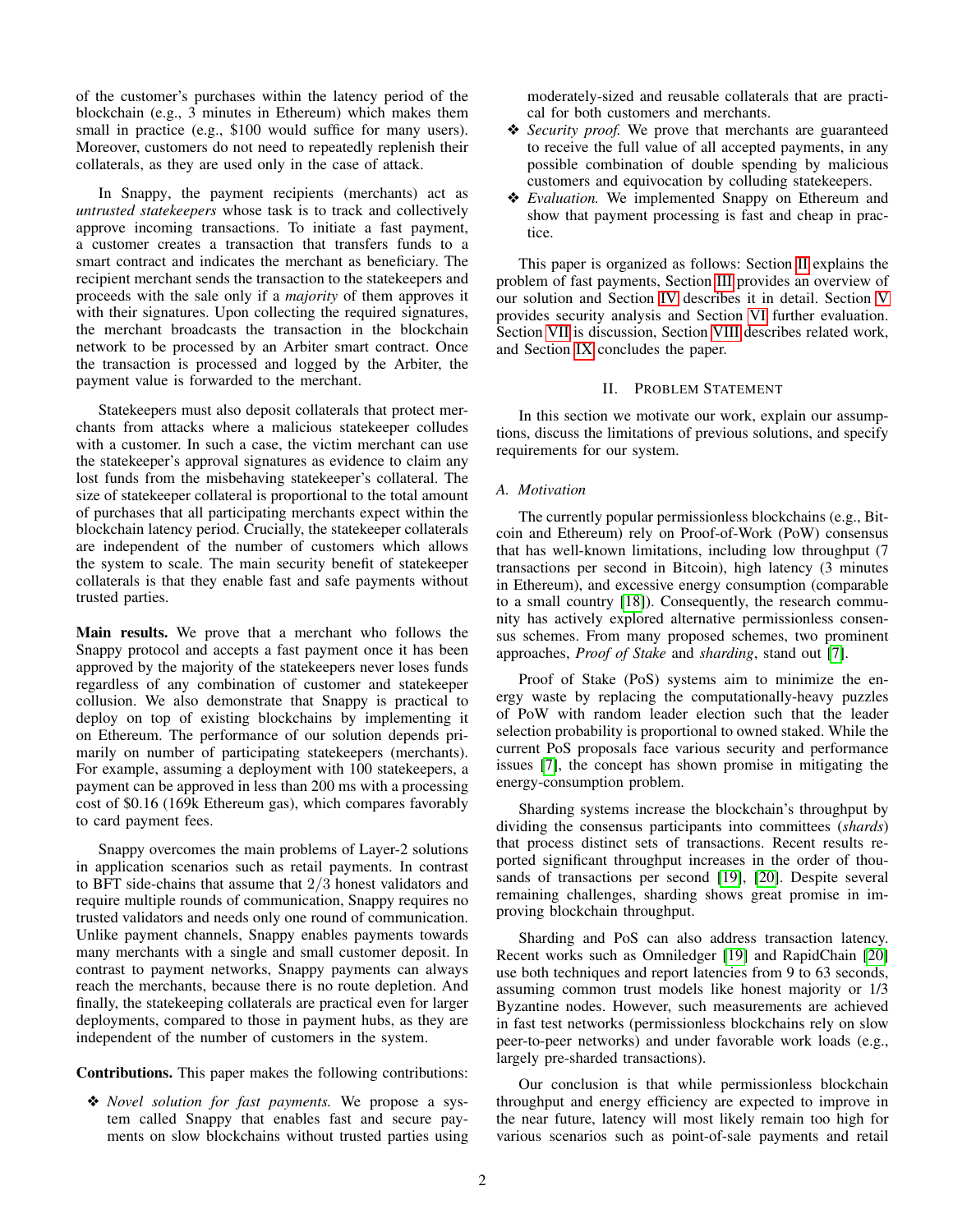shopping, where payment confirmation is needed within 1- 2 seconds. Therefore, *in this paper we focus on improving blockchain payment latency*. We consider related problems like limited blockchain throughput as orthogonal problems with known solutions. Appendix [A](#page-15-0) provides further background on permissionless consensus.

### <span id="page-2-0"></span>*B. System Model and Assumptions*

**Customers and merchants.** We focus on a setting where  $n$ users send payments to  $k$  recipients such that  $n$  is large and k is moderate. One example scenario is a set of  $k = 100$ small shops where  $n = 100,000$  customers purchase goods at. Another example is  $k = 100$  larger retail stores with  $n = 1$ million customers [\[21\]](#page-14-7), [\[22\]](#page-14-8).

We consider merchants who accept *no risk*, i.e., they hand the purchased products or services to the customers, only if they are guaranteed to receive the full value of their sale. Therefore, naive solutions such as accepting zero-confirmation transaction are not applicable [\[23\]](#page-14-9). The customers are assumed to register once to the system (similar to a credit card issuance processes) and then visit shops multiple times.

We assume that merchants have permanent and fairly reliable Internet connections. Customers are not expected to be online constantly or periodically (initial online registration is sufficient). At the time of shopping, customers and merchants can communicate over the Internet or using a local channel, such as a smartphone NFC or smart card APDU interface.

Blockchain. We assume a permissionless blockchain that has sufficient throughput, but high latency (see motivation). The blockchain supports smart contracts. We use Ethereum as a reference platform throughout this work, but emphasize that our solution is compatible with most permissionless blockchains with smart contracts [\[24\]](#page-14-10)–[\[26\]](#page-14-11). To ensure compatibility with existing systems like Ethereum, we assume that smart contracts have access to the current state of the blockchain, but not to all the past transactions.

Adversary. The main goal of this paper is to enable secure and fast payments. Regarding payment security, we consider a strong adversary who controls an arbitrary number of customers and all other merchants besides the target merchant who accepts a fast payment. The adversary also controls the network connections between customers and merchants but cannot launch network-level attacks such as node eclipsing [\[27\]](#page-14-12). The adversary cannot violate the consensus guarantees of the blockchain, prevent smart contract execution, or violate contract integrity. For payment liveness, we additionally require that sufficiently many merchants are responsive (see Section [V-B\)](#page-9-1).

## <span id="page-2-1"></span>*C. Limitations of Known Solutions*

A prominent approach to enable fast payments on slow permissionless blockchains is so called Layer-2 solutions that move transaction processing off the chain and use the blockchain only in case of dispute resolution and occasional synchronization between the on-chain and off-chain states. Here, we outline the main limitations of such solutions. Section [VIII](#page-12-1) provides more details on Layer-2 solutions and their limitations.

Payment channels transfer funds between two parties. The security of such solutions is guaranteed by separate deposits that must cover periodic expenditure in each individual channel. In our "small shops" example with  $k = 100$  merchants and an average customer expenditure of  $e = $10$ , the customers would need to deposit combined \$1,000. In our "large retailers" example with  $k = 100$  merchants and expenditure of  $e = $250$ , the total deposit is \$25,000. Payment channels require periodic deposit replenishment.

Payment networks address the above problem of having to set up many separate channels by using existing payment channels to find paths and route funds. Payments are possible only when the necessary links from the source (customer) to the destination (merchant) exist. However, payment networks are unreliable, as guaranteeing the suitable links between all parties is proven difficult [\[28\]](#page-14-13). Moreover, retail payments are pre-dominantly one-way from customers to merchants, and thus those links get frequently depleted, reducing the route availability even further [\[29\]](#page-14-14).

Payment hubs attempt to solve the route-availability problem by having all customers establish a payment channel to a central hub that is linked to all merchants. The main problem of this approach is that the hub operator either has to be trusted or it needs to place a very large deposit to guarantee all payments. Since the required collateral is proportional to the number of customers, in our large retailers example, a hub operator will have to deposit \$250M to support  $n = 1M$  customers with an expenditure of  $e = $250$ . To cover the cost of locking in such a large mount of funds, the operator is likely to charge substantial payment fees.

Commit-chains aim to improve payment hubs by reducing or eliminating operator collaterals. To do that, they rely on periodic on-chain *checkpoints* that finalize multiple off-chain transactions at once. While this improves throughput, it does not reduce latency, as users still have to wait for the checkpoint to reach finality on-chain [\[14\]](#page-14-0), [\[30\]](#page-14-15). Other commit-chain variants enable instant payments, but require equally large collaterals as payment hubs. Additionally, in such variants users need to monitor the checkpoints (hourly or daily) to ensure that their balance is represented accurately [\[14\]](#page-14-0), [\[31\]](#page-14-16). We focus on retail setting where customers do not have to be constantly or periodically online (recall Section [II-B\)](#page-2-0), and thus cannot be expected to perform such monitoring.

Side-chains rely on a small number of collectively trusted validators to track and agree on pending transactions. Typically, consensus is achieved using Byzantine-fault tolerant protocols [\[32\]](#page-14-17) that scale up to a few tens of validators and require 2/3 of honest validators. Thus, side-chains contradict one of the main benefits of permissionless blockchains, the fact that no trusted entities are required. Additionally, BFT consensus requires several communication rounds and has high message complexity.

## *D. Requirements*

Given these limitations of previous solution, we define the following requirements for our work.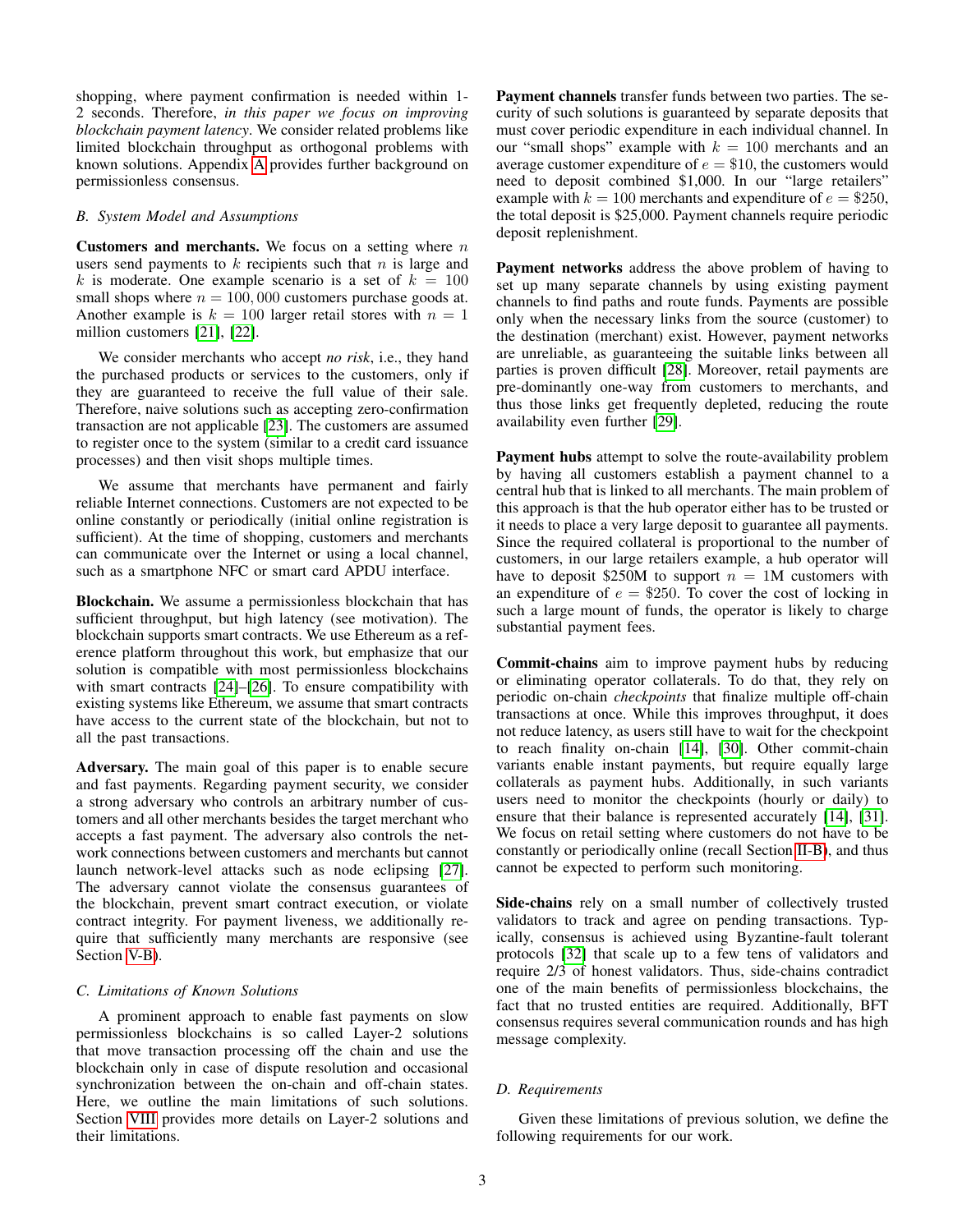- ❖ *R1: Fast payments without trusted validators.* Our solution should enable payment recipients such as merchants to accept fast payments assuming no trusted validators.
- ❖ *R2: Practical collaterals for large deployments.* Collaterals should be pratical, even when the system scales for large number of customers or many merchants. In particular, the customer collaterals should only depend on their own spending, not the number of merchants. The entities that operate the system (in our solution, the merchants) should deposit an amount that is proportional to their sales, not the number of customers.
- ❖ *R3: Cheap payment processing.* When deployed on top of an existing blockchain system such as Ethereum, payment processing should be inexpensive.

# III. SNAPPY OVERVIEW

<span id="page-3-0"></span>In our solution, Snappy, customer collaterals are held by a smart contract called *Arbiter* and enable merchants to safely accept payments before a transaction reaches finality on the chain. If a pending transaction does not get confirmed on the chain (double spending attack), the victim merchant can recover the lost funds from the customer's collateral.

For any such solution, it is crucial that the total value of a customer's pending transactions never exceeds the value of its collateral. This invariant is easy to ensure in a single-merchant setup by keeping track of the customers' pending transactions. However, in a retail setting with many merchants, each individual merchant does not have a complete view of each customer's pending payments, as each customer can perform purchases with several different merchants simultaneously.

A natural approach to address this problem is to assume that the merchants *collaborate* and collectively track pending transactions from all customers (see Figure [2 \(right\)\)](#page-4-1). Below, we outline simple approaches to realize such collaboration and point out their drawbacks that motivate our solution.

## *A. Strawman Designs*

Transaction broadcasting. Perhaps the simplest approach would be to require that all merchants broadcast all incoming payments, so that everyone can keep track of the pending transactions from each customer. Such a solution would prevent customers from exceeding their collateral's value, but assumes that all the merchants are *honest*. A malicious merchant, colluding with a customer, could mislead others by simply not reporting some of the customer's pending payments. The customer can then double spend on all of its pending transactions, thus enabling the colluding merchant to deplete its collateral and prevent other merchants from recovering their losses. The same problem would arise also in cases where a benign merchant fails to communicate with some of the merchants (e.g., due to a temporary network issue) or if the adversary drops packets sent between merchants.

We argue that such transaction broadcasting might be applicable in specific settings (e.g., large retailers that trust each other and are connected via high-availability links), but it fails to protect mutually-distrusting merchants such as small shops or restaurants, and is unsuited to scenarios where mutuallytrusting merchants cannot establish expensive links.

Unanimous approval. Alternatively, merchants could send each incoming transaction to all other merchants and wait until each of them responds with a signed approval. While some of the merchants may act maliciously and equivocate, rational merchants holding pending transactions from the same customer will not, as this would put their own payments at risk. The Arbiter contract would refuse to process any claims for losses, unless the merchant can provide approval statements from all other merchants. Such unanimous approval prevents the previous attack (assuming rational actors), but it suffers from poor liveness. Even if just one of the merchants is unreachable, the system cannot process payments.

BFT consensus. A common way to address such availability concerns is to use Byzantine-fault tolerant protocols. For example, the merchants could use a BFT consensus such as [\[32\]](#page-14-17) to stay up to date with all the pending payments. Such a solution can tolerate up to  $1/3$  faulty (e.g., non-responsive) merchants and thus provides increased availability compared to the previous design. However, this solution has all the limitations of side-chains (recall Section [II-C\)](#page-2-1). In particular, BFT consensus requires 2/3 trusted validators and several rounds of communication. Therefore, BFT side-chains are not ideal even in the case of mutually-trusting merchants.

### *B. Snappy Main Concepts*

To overcome the problems of the above strawman designs, we use two primary techniques: (a) *majority approval* and (b) *merchant collaterals*, such that fast payments can be accepted safely even if all the merchants are untrusted and some of them are unreachable.

The use of majority approval generates non-deniable evidence about potentially misbehaving merchants. Together with merchant collaterals, this enables attack victims to recover their losses, in case a merchant colludes with a malicious customer. In an example attack, a malicious customer sends transaction  $\tau$  to a victim merchant and  $\tau'$  to a colluding merchant, and simultaneously double spends both  $\tau$  and  $\tau'$ . The colluding merchant claims the lost value from the customer's collateral which exhausts it and prevents the victim merchant from recovering losses from the customer's collateral. However, the victim can use the colluding merchant's signature from the majority approval process as evidence and reclaim the lost funds from the merchant's collateral. Given these main ideas, next we provide a brief overview of how Snappy works.

Collaterals. To register in the Snappy system, each customer deposits a collateral to Arbiter's account (see "Registration" in Figure [1 \(left\)\)](#page-4-1). The value of the collateral is determined by the customer, and it should suffice to cover its expenditure  $e_t$  during the blockchain latency period (e.g.,  $e_t = $100$  for 3 minutes in Ethereum).

Since merchants are untrusted, they also need to deposit a collateral. The size of the merchant collateral depends on the total value of sales that *all* participating merchants process within the latency period. For example, for a consortium of  $k = 100$  small shops that process  $p_t = 6$  payments of  $e_t = $5$ on average during the latency period, a collateral of \$3,000 will suffice. In a deployment with  $k = 100$  larger retailers, where each one handles  $p_t = 15$  purchases of  $e_t = $100$  (on average) within the latency period, each merchant will need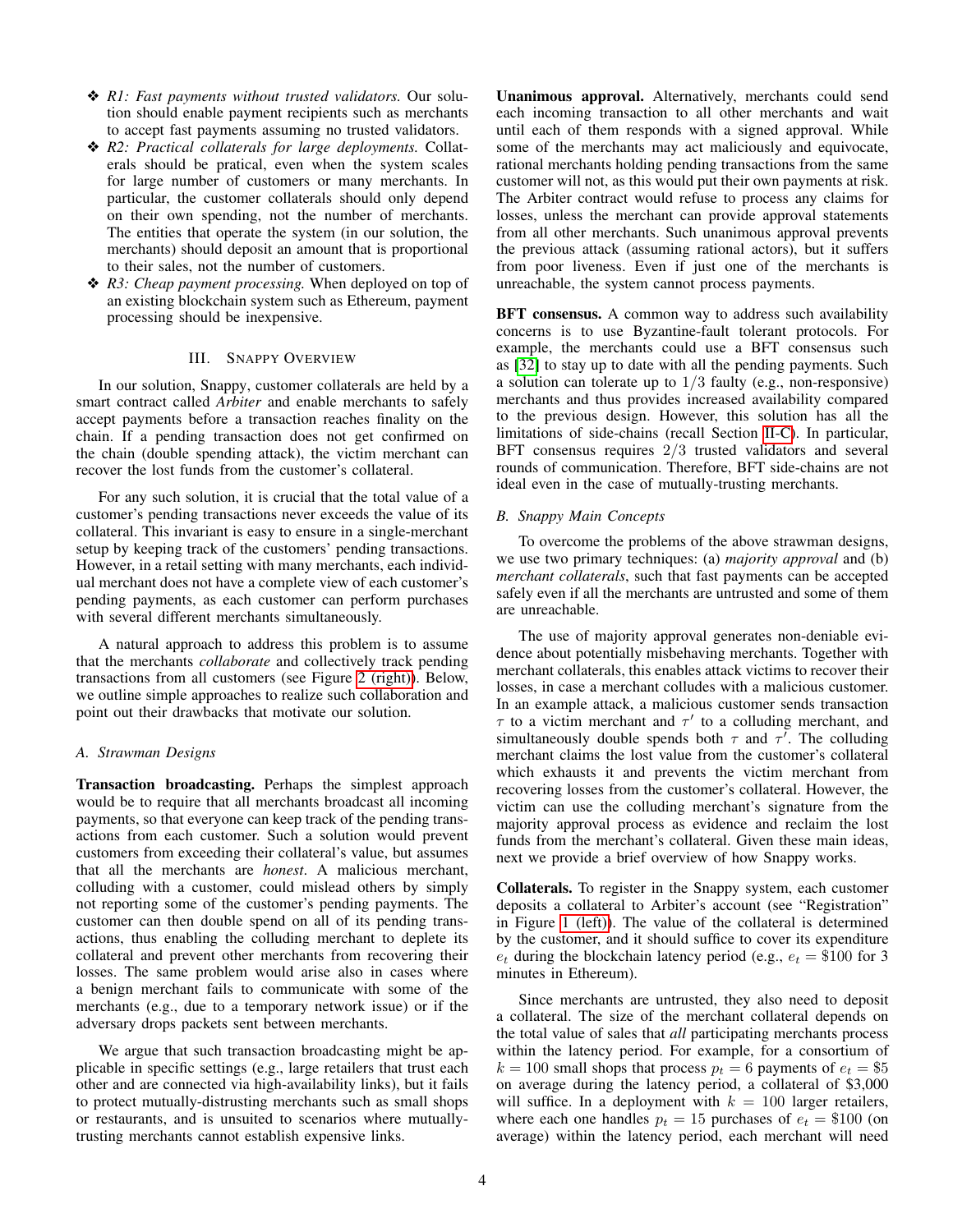<span id="page-4-1"></span>

Fig. 1 (left): Flow of funds. Customers and merchants deposit collaterals to the arbiter smart contract. Payments flow from customers to merchants through the arbiter. In case of attack, the victim merchant can recover any losses from the arbiter.

Fig. 2 (right): Example deployment where each merchant operates one statekeeper. Customers make payments towards merchants, who consult a majority of the statekeepers before accepting them.

to deposit \$150,000 [\[21\]](#page-14-7), [\[22\]](#page-14-8). We acknowledge that this is a significant deposit, but feasible for large corporations.

Payment approval. After registering, a customer can initiate a payment by sending a payment intent to a merchant together with a list of its previous approved but not yet finalized transactions. The merchant can verify that the provided list is complete, by examining index values that are part of each Snappy transaction. If the total value of intended payment and the previously approved payments does not exceed the value of the customer's collateral, the merchant proceeds.

To protect itself against conflicting Snappy transactions sent to other merchants simultaneous, the merchant collects approval signatures from more than half of the participating merchants, as shown in Figure [2 \(right\).](#page-4-1) Such majority approval does not prevent malicious merchants from falsely accepting payments, but provides undeniable evidence of such misbehavior that the merchant can later use to recover losses in case of an attack. In essence, a merchant  $m$  signing a transaction  $\tau$  attests that "m has not approved other transactions from the same customer that would conflict with  $\tau$ ". Thus, m needs to check each transaction against those it has signed in the past. The merchant who is about to accept a payment also verifies that the approving merchants have each sufficient collateral left in the system to cover the approved payment. Once these checks are complete, the merchant can safely accept the payment.

The customer construct a complete Snappy payment such that the payment funds are initially sent to Arbiter that logs the approval details into its state and after that forwards the payment value to the receiving merchant (see "Payment" in Figure [1 \(left\)\)](#page-4-1). We route all payments through the Arbiter contract to enable the Arbiter to perform claim settlement in blockchain systems like Ethereum where smart contracts do not have perfect visibility to all past transactions (recall Section [II-B\)](#page-2-0). If future blockchain systems offer better transaction visibility to past transactions for contracts, payments can be also routed directly from the customers to the merchants.

Settlements. If the transaction does not appear in the blockchain after a reasonable delay (i.e., double-spending attack took place), the victim merchant can initiate a settlement process with the arbiter to recover the lost funds ("Attack in Figure [1 \(left\)\)](#page-4-1). The Arbiter uses the logged approval evidence from its state to determine who is responsible for the attack, and it returns the lost funds to the victim merchant either from the collateral of the customer or the misbehaving merchant who issued false approval.

Separation of statekeeping. So far, we have assumed that payment approval requires signatures from merchants who track pending transactions. While we anticipate this to be the most common deployment option, for generality and separation of duties, we decouple the tracking and approval task of merchants into a separate role that we call *statekeeper*. For the rest of the paper, we assume a one-to-one mapping between merchants and statekeepers, as shown in Figure [2 \(right\)](#page-4-1) and in Appendix [B](#page-15-1) we discuss alternative deployment options. When there are an identical number of merchants and statekeepers, the value of statekeepers' collaterals is determined as already explained for merchant collaterals.

Incentives. There are multiple reasons why merchants would want to act as statekeepers. One example reason is that it allows them to join a Snappy consortium, accept fast blockchain payments securely and save on card payment fees. To put the potential saving into perspective, considering our large retail stores example and the common 1.5% card payment fee (and a cost of \$0.16 per Snappy payment). In such a case, a collateral of \$150,000 is amortized in ∼37 days. Potential free-riding by a consortium member could be handled by maintaining a ratio of approvals made and received for each merchant and excluding merchants who fall below a threshold.

Another example reason is that the merchants could establish a fee-based system where each approver receives a small percentage of the transaction's value to cover the operational cost and the collateral investment needed to act as a statekeeper.

## IV. SNAPPY DETAILS

<span id="page-4-0"></span>In this section, we describe the Snappy system in detail. We instantiate it for Ethereum, but emphasize that our solution is not limited to this particular blockchain. We start with background on aggregate signatures, followed by Snappy data structures, registration, payment and settlement protocols.

# *A. Background on BLS Signatures*

To enable signature *aggregation* for reduced transaction size and efficient transaction verification, we utilize the Boneh-Lynn-Shacham (BLS) Signature Scheme [\[33\]](#page-14-18), along with extensions from [\[34\]](#page-14-19), [\[35\]](#page-14-20). BLS signatures are built on top of a bilinear group and a cryptographic hash function  $H$ :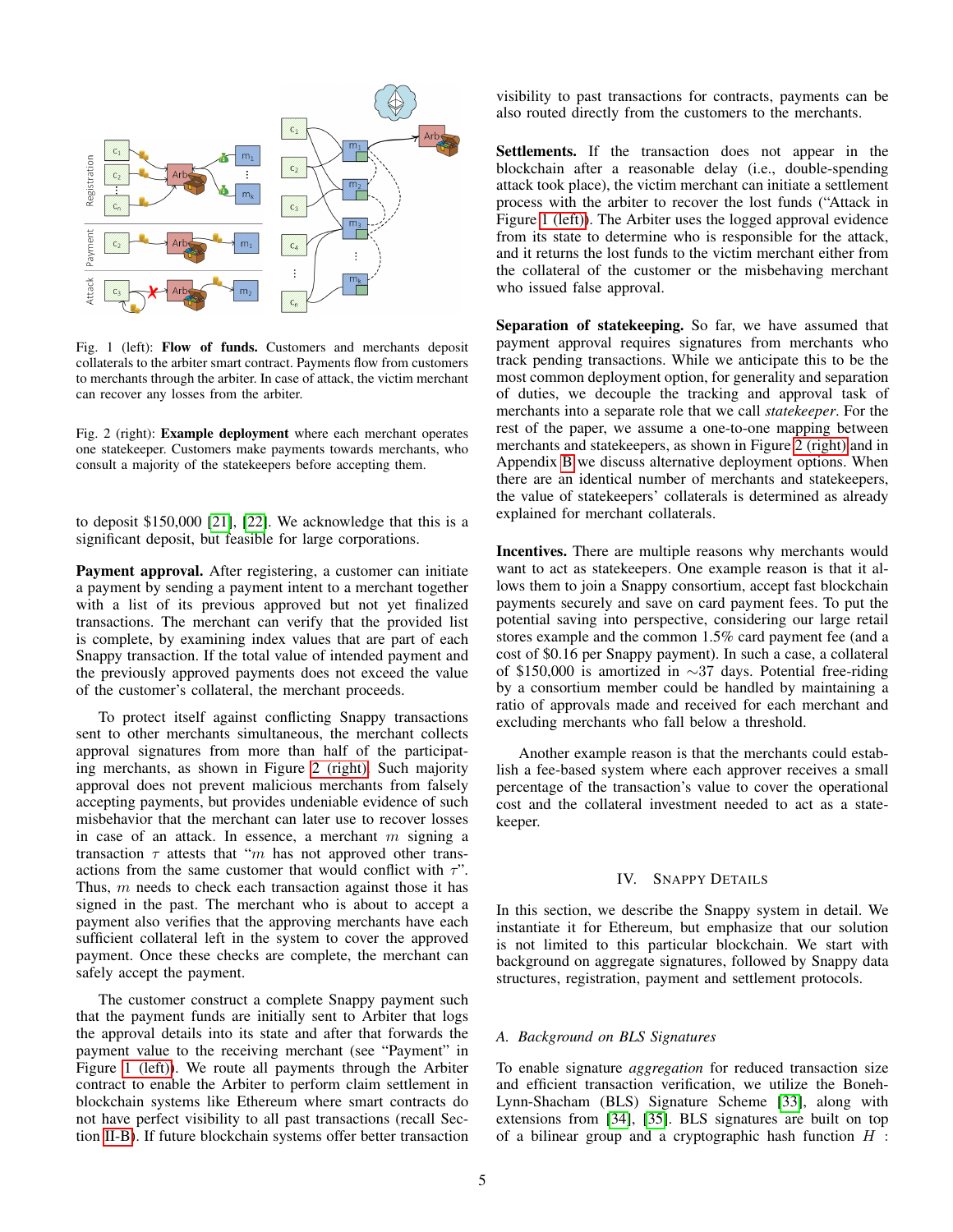<span id="page-5-1"></span>

| Field                                                                                                                                                            | Symbol                                                       | Type                                                          | Description                                                                                                 |
|------------------------------------------------------------------------------------------------------------------------------------------------------------------|--------------------------------------------------------------|---------------------------------------------------------------|-------------------------------------------------------------------------------------------------------------|
| $T_0$<br>From<br>Value<br>ECDSA Sig.                                                                                                                             | $\tau_{\text{to}}$<br>$\tau_f$<br>$\tau_{\eta}$<br>v, r, s   | 160-bit<br>$160$ -bit<br>Integer<br>$256$ -bits               | Arbiters addr<br>Customer's addr<br>Transferred funds<br>Tx signature triplet.                              |
| Data<br>$\hookrightarrow$ Operation<br>$\hookrightarrow$ Merchant<br>$\hookrightarrow$ Payment Index<br>$\hookrightarrow$ Signatures<br>$\hookrightarrow$ Ouorum | $\tau_{\rm op}$<br>$\tau_m$<br>$\tau_i$<br>$T_A$<br>$\tau_q$ | String<br>$160$ -bit<br>Integer<br>$512$ -bits<br>$256$ -bits | e.g., "Pay", "Claim"<br>Merchant's address<br>Monotonic counter<br>Aggregate signature<br>Approving parties |

TABLE I: Snappy transaction  $\tau$  format. All Snappy-specific information is encoded into the Data field of Ethereum transactions.

 ${0,1}^* \mapsto \mathbb{G}$  ${0,1}^* \mapsto \mathbb{G}$  ${0,1}^* \mapsto \mathbb{G}$ . A bilinear group bp =  $(p, \mathbb{G}, \mathbb{H}, \mathbb{G}_T, e, g, h)$ <sup>1</sup> consists of cyclic groups  $\mathbb{G}$ ,  $\mathbb{H}$ ,  $\mathbb{G}_T$  of prime order p, generators g, h that generate G and H respectively, and a *bilinear map*  $e : \mathbb{G} \times \mathbb{H} \to \mathbb{G}_T$  such that: The map is bilinear, i.e., for all  $u \in \mathbb{G}$  and  $v \in \mathbb{H}$  and for all  $a, b \in \mathbb{Z}_p$  we have  $e(u^a, v^b) = e(u, v)^{ab}$ ; The map is non-degenerate, i.e., if  $e(u, v) = 1$  then  $u = 1$  or  $v = 1$ . There are efficient algorithms for computing group operations, evaluating the bilinear map, deciding membership of the groups, and sampling generators of the groups.

The main operations are defined as follows:

- **❖** *Key generation:* A private key  $x_j$  sampled from  $\mathbb{Z}_p$ , and the public key is set as  $v_j = h^{x_j}$ . A zero-knowledge proof of knowledge  $\pi_j$  for  $x_j$  can generated using a Fischlin transformed sigma protocol [\[37\]](#page-14-21) or by signing the public key with its private counterpart.
- ❖ *Signing:* Given a message m, the prover computes a signature as  $\sigma_j = H(m)^{x_j}$ .
- ❖ *Aggregation:* Given message m and signatures  $\sigma_1, \ldots, \sigma_n$ , an aggregated signature A is computed as  $A = \prod_{j=1}^{n} \sigma_j$ .
- ❖ *Verification:* The verifier considers an aggregated signature to be valid if  $e(A, h) = e\left(H(m), \prod_{j=1}^{n} v_j\right)$ .

#### *B. Data Structures*

Transactions. All interaction with the Arbiter smart contract are conducted through Ethereum transactions. We encode the Snappy-specific information in the to *Data* field, as shown in Table [I.](#page-5-1) Each Snappy transaction  $\tau$  carries an identifier of the operation type  $\tau_{op}$  (e.g., "Payment", "Registration", "Claim"). Moreover, transactions marked as "Payments" also include the address of the transacting merchant  $\tau_m$ , a monotonically increasing payment index  $\tau_i$ <sup>[2](#page-5-2)</sup> an aggregate  $\tau_A$  of the statekeepers' approval signatures, and a vector of bits  $\tau_q$  indicating

<span id="page-5-3"></span>

| Field                        | Symbol                   | Description                   |
|------------------------------|--------------------------|-------------------------------|
| <b>Customers</b>             | C                        | Customers                     |
| $\hookrightarrow$ entry      | C[c]                     | Customer $c$ entry            |
| $\hookrightarrow$ Collateral | $C[c].\mathit{cot}_c$    | Customer's collateral         |
| $\hookrightarrow$ Clearance  | C[c].cl                  | Clearance index               |
| $\hookrightarrow$ Finalized  | C[c].D                   | <b>Finalized Transactions</b> |
| $\hookrightarrow$ entry      | C[c].D[i]                | Entry for index $i$           |
| $\hookrightarrow$ Hash       | $C[c].D[i].H(\tau)$      | Tx Hash                       |
| $\hookrightarrow$ Signatures | $C[c].D[i].\tau_A$       | Aggregate signature           |
| $\hookrightarrow$ Quorum     | $C[c].D[i].\tau_q$       | Approving parties             |
| $\hookrightarrow$ Bit        | C[c].D[i].b              | Sig. verified flag            |
| <b>Merchants</b>             | M                        | Merchants                     |
| $\hookrightarrow$ entry      | M[m]                     | Merchant $m$ entry            |
| <i>Statekeepers</i>          | S                        | <b>Statekeepers</b>           |
| $\hookrightarrow$ entry      | S[s]                     | Statekeeper s entry           |
| $\hookrightarrow$ Allocation | $S[s].\textit{cod}_s[m]$ | Value per merchant            |

TABLE II: Arbiter's state. The arbiter smart contract maintains a record for each customer, merchant and statekeeper.

which statekeepers contributed to the aggregate signature.  $\tau_v$ denotes the amount of funds in  $\tau$ .

Arbiter state. The Arbiter maintains state, shown in Table [II,](#page-5-3) that consist of the following items: a *Customers* dictionary C that maps customer public keys to their deposited collateral  $\cot_c$ , a clearance index cl, and a dictionary D of finalized transactions. D maps transaction index values to tuples that contain the hash of the transaction  $H(\tau)$ ,  $\tau_A$ ,  $\tau_q$ , and a bit b indicating whether the signature has been verified. Additionally, the Arbiter maintains a *Merchants* dictionary M containing the public keys of each registered merchant. The *Statekeepers* dictionary S maps the statekeeper public keys to a tuple with their collateral  $\cos$  and a vector d indicating how  $\cos$  is distributed between the merchants (by default, evenly).

**Customer state.** Each customer c maintains an ordered list  $\mathcal{L}$ with its past *approved* transactions. We denote  $S_c$  the subset of those transactions from  $\mathcal L$  that are still pending inclusion in the blockchain ( $\mathcal{S}_c \subseteq \mathcal{L}$ ).

**Statekeeper state.** Each statekeeper maintains a list  $P$  of all the payment intents it has approved for each customer c.

**Merchant state.** Each merchant maintains a table  $R[s]$  indicating how much collateral of each statekeeper s it can claim. Initially,  $R[s] = \cos\theta_s/k$  for each statekeeper.

#### *C. Registration*

Customers can join and leave the system at any time, but the set of merchants and statekeepers is fixed after the initialization (in Appendix [B](#page-15-1) we discuss dynamic sets of merchants and statekeepers).

**Merchant registration.** Merchant  $m$  submits a registration request which is a transaction that calls a function of the Arbiter contract. Once executed, the Arbiter adds a new entry  $M[m]$  to its state, where  $m = \tau_f$  is the merchant's account address (public key).

**Customer registration.** Customer  $c$  sends a transaction to the Arbiter with the funds that it intents to deposit for its collateral  $\cot_c$ . The Arbiter contract creates a new customer entry  $C[c]$ ,

<span id="page-5-0"></span><sup>&</sup>lt;sup>1</sup>Boneh et al.'s scheme utilises specific bilinear pairings where there is an efficiently computable isomorphism between G and H which are not implemented over Ethereum. However, Boneh et al. [\[36\]](#page-14-22) observed that the proof of security does still apply with respect to the more commonly used pairings under a stronger cryptographic assumption. We assume the signature scheme is implemented with regards to bilinear groups with no known isomorphism.

<span id="page-5-2"></span><sup>&</sup>lt;sup>2</sup>We note that the Snappy transaction index  $\tau_i$  is a separate field from the standard Ethereum transaction *nonce*. Although both are monotonically increasing counters, the Snappy index counts payments *inside* the Snappy system, while the Ethereum nonce counts all transactions by the same user, also *outside* the Snappy system.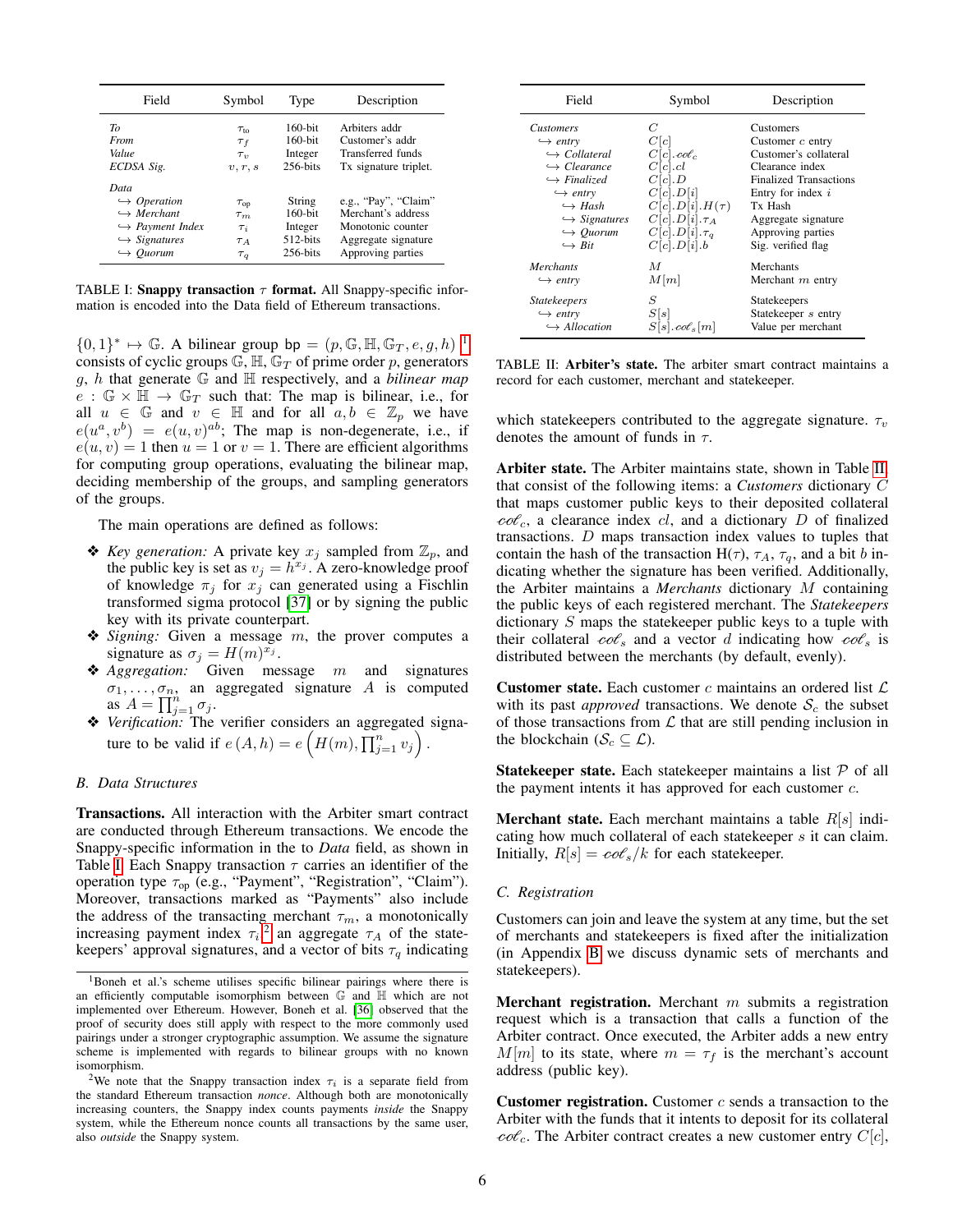<span id="page-6-0"></span>

Fig. 3: Payment-approval protocol. Customer  $c$  initiates a payment to merchant m, who requests a majority approval from statekeepers  $s_1, \ldots, s_l$ . Merchant m aggregates the received responses and forwards them back to customer c, who creates and broadcasts the final transaction  $\tau$  transferring the funds to the merchant.

sets the customer's collateral to  $\tau_v$ , and initializes the clearance index to  $cl = 0$ . The Arbiter also initializes a new dictionary  $C[c].D$  to log the registered customer's payments.

Statekeeper registration. The registration process for statekeepers is similar to that of customers. However, a statekeeper's registration includes also a proof of knowledge for their BLS private key  $x_i$  to prevent *rogue key attacks* (see [\[38\]](#page-14-23) for details). The proof is included in the data field of the registration transaction and is verified by the Arbiter. Additionally, the statekeeper may also define how its collateral is to be distributed between the merchants. The maximum value each merchant can claim is  $S[s]$ .d. We consider the case where each statekeeper collateral  $\text{cot}_s$  is equally allocated between all  $k$  merchants, and thus each merchant can recoup losses up to  $\cos(k)$  from statekeeper s.

## <span id="page-6-1"></span>*D. Payment Approval*

The payment-approval protocol proceeds as follows (Figure [3\)](#page-6-0):

*1 Payment initialization.* To initiate a payment, customer  $c$  creates a payment intent  $INT<sub>c</sub>$  and sends it to merchant m, together with its state  $S_c$  that contains a list of already approved but still pending payments. The intent carries all the details of the payment (e.g., sender, recipient, amount, index) and has the same structure as normal transaction, but without the signatures that would make it a complete valid transaction.

*2 Customer evaluation.* Upon reception, merchant m checks that all the index values in the interval  $\{1 \dots INT_{c}[i]\}$  appear either in the blockchain as finalized transactions or in  $S_c$  as approved but pending transactions. If this check is successful, m proceeds to verify that  $\cos \theta_c$  suffices to compensate all of the currently pending transactions of that customer (i.e.,  $\text{cof}_c \geq$  $\sum S_c$  + INT<sub>c</sub>[v]). Finally, merchant m verifies the approval signatures of the customer's transactions both in  $S_c$  and in the blockchain.

*3 Payment approval.* Next, the payment intent must be approved by a majority of the statekeepers. The merchant forwards  $INT<sub>c</sub>$  to all statekeepers, who individually compare it with c's payment intents they have approved in the past (list  $P$  in their state). If no intent with the same *index*  $\tau_i$  is found, statekeeper s appends  $INT<sub>c</sub>$  in  $P$ , computes a BLS signature  $\sigma_s$  over INT<sub>c</sub>, and sends  $\sigma_s$  back to the merchant. If the statekeeper finds a past approved intent from  $c$  with the same index value, it aborts and notifies the merchant.

*4 Statekeeper evaluation.* Upon receiving the approval signatures from a majority of the statekeepers, merchant m uses  $R[s]$  to check that each approving statekeeper s has sufficient collateral remaining to cover the current payment value  $\tau_v$ . In particular, the merchant verifies that none of the approving statekeepers have previously approved pending payments, whose sum together with the current payment exceeds  $R[s]$ . (Merchants can check the blockchain periodically and update their  $R$  depending on the pending payments that got finalized on-chain.) Recall that initially  $R[s]$  is set to  $\cos\frac{\theta_s}{k}$  for each statekeeper, but in case  $m$  has filed a settlement claims in the past against  $s$ , the remaining collateral allocated for  $m$  may have been reduced. This check ensures that in case one or more statekeepers equivocate,  $m$  is able to recover its losses in full.

*5 Signature aggregation.* If the statekeepers evaluation succeeds, m aggregates the approval signatures  $\sigma_1, \ldots, \sigma_{\lceil (k+1)/2 \rceil}$ (i.e,  $A = \prod_{j=1}^{\lceil (k+1)/2 \rceil} \sigma_j$ ) and sends to customer c the resulting aggregate  $\overrightarrow{A}$  and a bit vector  $q$  indicating which statekeepers' signatures were included in A. Otherwise, if one or more statekeepers do not have sufficient collateral to approve  $INT<sub>c</sub>$ , the merchant can either contact additional statekeepers or abort.

*6 Transaction finalization.* The customer signs and returns to m a transaction  $\tau$  with the details of INT<sub>c</sub>, as well as  $\tau_{to}$ Arbiter,  $\tau_m = m$ ,  $\tau_A = A$  and  $\tau_q = q$ .

*7 Payment acceptance.* Merchant m first verifies the details and the signatures of the transaction  $\tau$ , and then hands over the purchased goods or service to the customer. Finally,  $m$ broadcasts  $\tau$  to the blockchain network. (Merchants have no incentive to withhold payments, but if this happens, the customer can simply broadcast it after a timeout.)

*(8) Payment logging.* Once  $\tau$  is added in a block, the Arbiter records the payment and forwards its value to merchant  $m$ (Algorithm [1\)](#page-7-0). To keep the payments inexpensive in Ethereum, our smart contract does *not* verify the aggregate signature  $\tau_A$ during logging. Instead, it performs the expensive signature verification only in cases of disputes, which are expected to be rare. In Section [V,](#page-8-0) we show that such optimization is safe.

## *E. Claim Settlement*

If a transaction does not appear in the blockchain within a reasonable time, the affected merchant may inspect the blockchain to determine the cause of the delay. There are three possible reasons for a transaction not getting included in the blockchain in a timely manner: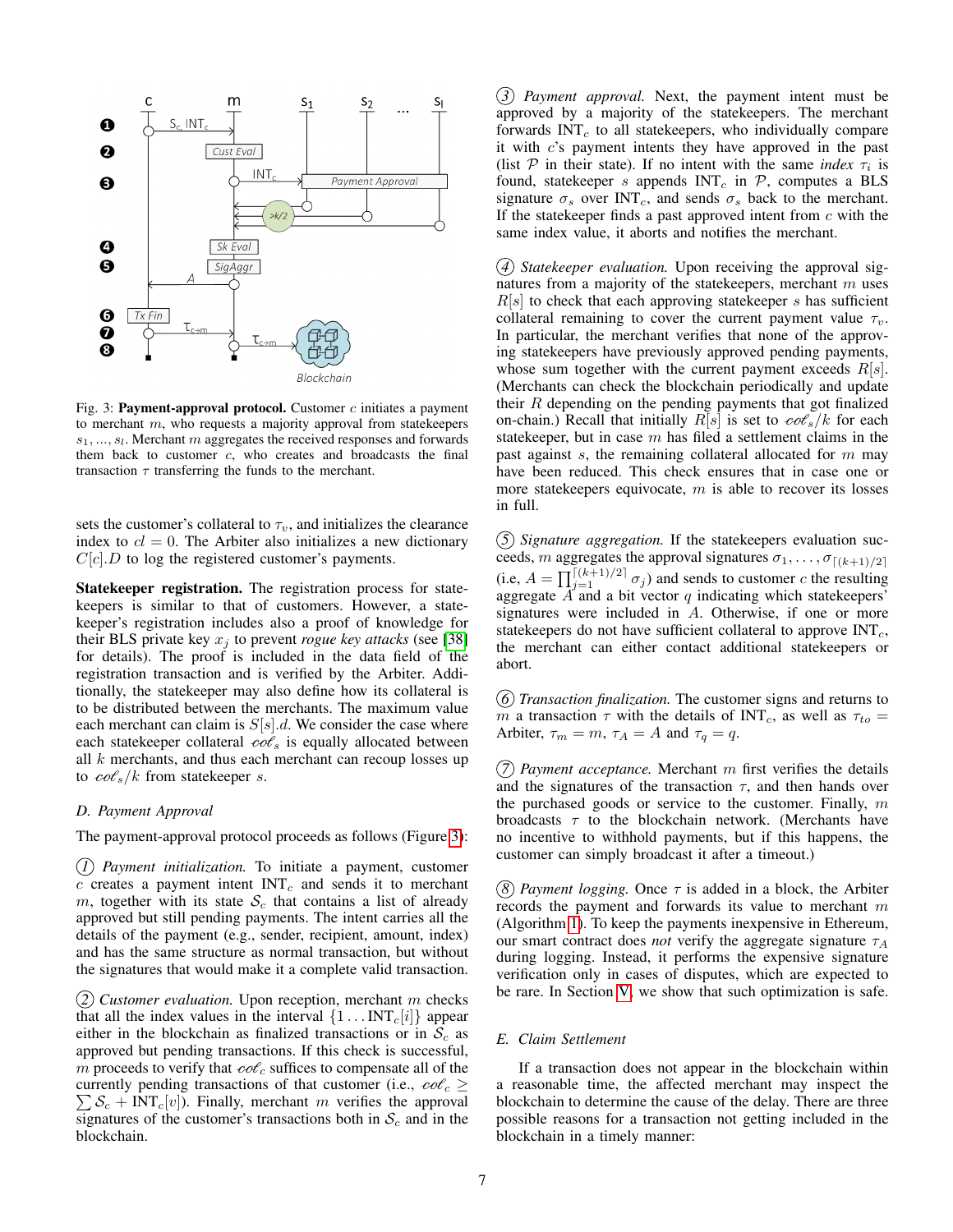| Algorithm 1: Record-and-Forward. Arbiter records the transac- |  |
|---------------------------------------------------------------|--|
| tion and forwards the payment value to the merchant.          |  |

Actor : Arbiter (smart contract) **Input** : Snappy transaction  $\tau$ Output : None 1  $c \leftarrow \tau_f$ 2 if  $c \in C$  *and*  $\tau_i \notin C[c].D$  then  $3 \mid h \leftarrow H(\tau_f, \tau_{to}, \tau_v, \tau_i)$ 4  $C[c].D[\tau_i] \leftarrow \langle h, \tau_A, \tau_q, 0 \rangle$ 5 Send $(m, \tau_v)$   $\triangleright$  Forward the tx's funds to merchant <sup>6</sup> else 7 Send $(s, \tau_v)$   $\triangleright$  Return funds to sender

<span id="page-7-0"></span>Algorithm 2: Claim-Settlement. Arbiter processes settlement claim using customers' and statekeepers' collaterals.

|                |                      | <b>Actor</b> : Arbiter (smart contract)                                      |                                      |  |
|----------------|----------------------|------------------------------------------------------------------------------|--------------------------------------|--|
|                |                      | <b>Input</b> : Pending transaction $\tau^p$                                  |                                      |  |
|                |                      | Ordered list of pending transactions $\mathbb{T}_n$                          |                                      |  |
|                |                      | List of conflicting transaction tuples $\mathbb{T}_{\text{cnfl}}$ (optional) |                                      |  |
|                | <b>Output</b> : None |                                                                              |                                      |  |
|                |                      | <b>1</b> if <i>Verify</i> ( $\tau_A^p$ ) then                                |                                      |  |
| $\overline{2}$ |                      | $r \leftarrow$ Claim-Customer( $\tau^p$ , $\mathbb{T}_n$ )                   |                                      |  |
|                |                      | if $r > 0$ then                                                              |                                      |  |
| $\overline{4}$ |                      | Claim-Statekeeper( $\tau^p$ , $\mathbb{T}_{\text{cnfl}}, r$ )                |                                      |  |
| -5             |                      | $c \leftarrow \tau_f^p$                                                      |                                      |  |
| 6              |                      | $C[c].D[\tau_i] \leftarrow \langle h, \tau_A, \tau_a, 1 \rangle$             | $\triangleright$ Log tx as processed |  |

- <span id="page-7-1"></span>1. *Benign congestion.* A transaction may be of lower priority for the miners compared to other transactions awarding higher miner fees.
- 2. *Conflicting transaction.* Another transaction by the same customer prevents the transaction from being included in the blockchain (doubles-pending attack). In Ethereum, two transactions from the same customer conflict when they share the same *nonce* value [\[1\]](#page-13-0).
- 3. *Customer's account depletion.* A recent transaction left insufficient funds in the customer's account. Ethereum processes the transactions of each customer in increasing nonce order, and thus transactions with greater *nonce* values may be invalidated by those preceding them.

In the first case, the merchant must simply wait and check again later. In the latter two cases, the merchant can initiate a settlement claim to recoup the lost value  $\tau_v$ . Such claims are sent to the Arbiter and include: (1) the pending transaction  $\tau^p$ for which the merchant requests settlement, (2) a list  $\mathbb{T}_p$  with all preceding (lower index) and pending Snappy transactions, and (3) optionally a list of conflicting transaction tuples  $\mathbb{T}_{\text{cnfl}}$ . The merchant can construct  $\mathbb{T}_p$  from the  $\mathcal{S}_c$  (received at payment initialization) by removing the transactions that are no longer pending ( $\mathbb{T}_p \subseteq \mathcal{S}_c$ ).

Settlement overview. Algorithm [2](#page-7-1) describes how the Arbiter executes settlement. First, it checks the majority approval by verifying the BLS signature aggregate  $\tau_A^p$ . Then, it tries to recoup the transaction value  $\tau_v^p$  from the customer's collateral using the *Claim-Customer sub-routine*. If the collateral does not suffice to cover the transaction value  $\tau_v$ , it proceeds to claim the remaining amount from the collateral of the equivocating statekeeper using the *Claim-Statekeeper sub-routine*. Finally, the contract logs  $\tau_i$  so that no further claims from the customer's collateral can be made for the same index  $\tau_i$ .

Claim-Customer sub-routine is shown in Algorithm [3.](#page-7-2) First

<span id="page-7-6"></span><span id="page-7-5"></span><span id="page-7-4"></span><span id="page-7-3"></span>

| <b>Algorithm 3: Claim-Customer.</b> Arbiter recovers lost funds from                                                      |                                                            |  |  |  |
|---------------------------------------------------------------------------------------------------------------------------|------------------------------------------------------------|--|--|--|
|                                                                                                                           | the customer's collateral or returns the remaining amount. |  |  |  |
| <b>Actor</b> : Arbiter (smart contract)                                                                                   |                                                            |  |  |  |
| <b>Input</b> : Pending transaction $\tau^p$                                                                               |                                                            |  |  |  |
| Preceding pending transactions $\mathbb{T}_p$                                                                             |                                                            |  |  |  |
| <b>Output</b> : Residual r or $\perp$                                                                                     |                                                            |  |  |  |
| 1 $c \leftarrow \tau_f^p$                                                                                                 |                                                            |  |  |  |
| 2 $I^* \leftarrow C[c].D$                                                                                                 | $\triangleright$ Pass by reference                         |  |  |  |
| /* Verify signatures of preceding non-pending                                                                             |                                                            |  |  |  |
| txs.                                                                                                                      | $\star/$                                                   |  |  |  |
| 3 for $\forall \{i \in I^*   I^*[i].b = 0\}$ do                                                                           |                                                            |  |  |  |
|                                                                                                                           |                                                            |  |  |  |
|                                                                                                                           |                                                            |  |  |  |
|                                                                                                                           |                                                            |  |  |  |
| 4 <b>if</b> $Verify(I^*[\iota]_A)$ then<br>5<br>6 <b>else</b><br>7 <b>del</b> $I^*[\iota]$ .<br>1 <b>del</b> $I^*[\iota]$ | $\triangleright$ Past tx had no approval.                  |  |  |  |
| /* Any pending & preceding txs missing?                                                                                   | $\star/$                                                   |  |  |  |
| <b>s</b> if $\exists i \in \{1 \dots \tau_{i-1}^p\}$ such that $i \notin I^*$ and $i \notin \mathbb{F}_p$ then            |                                                            |  |  |  |
| return $\perp$<br>9                                                                                                       |                                                            |  |  |  |
| /* Verify signatures of pending preceding txs.                                                                            |                                                            |  |  |  |
| $\star/$                                                                                                                  |                                                            |  |  |  |
| 10 if $!Verify(\mathbb{T}_p)$ then                                                                                        |                                                            |  |  |  |
| return $\perp$<br>11                                                                                                      |                                                            |  |  |  |
| /* Process claim.                                                                                                         | $\star/$                                                   |  |  |  |
| 12 if $\tau_i^p \notin I^*$ then                                                                                          |                                                            |  |  |  |
| $cot_c^* \leftarrow C[c].cot_c$<br>13                                                                                     | $\triangleright$ Pass by reference                         |  |  |  |
| $cov \leftarrow max(0, co\mathcal{C}_c^* - \sum \mathbb{T}_p)$<br>14                                                      | $\triangleright$ Max claimable amount                      |  |  |  |
| $\rho \leftarrow min(cov, \tau_v^p)$<br>15                                                                                |                                                            |  |  |  |
| $\cot_c \leftarrow \cot_c^* - \rho$<br>16                                                                                 |                                                            |  |  |  |
| Send $(\tau_m^p, \rho)$<br>$\mathbf{r} \leftarrow \tau_v^p - \rho$<br>17                                                  |                                                            |  |  |  |
| 18                                                                                                                        |                                                            |  |  |  |
| return $r$<br>19                                                                                                          |                                                            |  |  |  |
| else<br>20                                                                                                                |                                                            |  |  |  |
| return $\tau_v$<br>21                                                                                                     | $\triangleright$ Statekeeper equivocated                   |  |  |  |

<span id="page-7-12"></span><span id="page-7-11"></span><span id="page-7-10"></span><span id="page-7-9"></span><span id="page-7-8"></span><span id="page-7-7"></span><span id="page-7-2"></span>(lines [3-](#page-7-3)[7\)](#page-7-4), it verifies the signatures of preceding finalized transactions that have not been verified already (recall that signatures are not verified during Record-and-Forward to reduce payment processing cost). Subsequently, the contract checks that the list  $\mathbb{T}_p$  contains all the pending transactions preceding  $\tau^p$  (lines [8-](#page-7-5)[9\)](#page-7-6) and verifies their signatures (lines [10-](#page-7-7)[11\)](#page-7-8). For every transaction that is deleted (line [7\)](#page-7-4), the merchant should have included another transaction with the same index and valid approval signature in  $\mathbb{T}_p$ . These two checks ensure that the merchant did its due diligence and verified the approval signatures of preceding pending and non-pending transactions during "Customer evaluation" step (Section [IV-D\)](#page-6-1).

After that, the contract checks for another valid transaction with the same index, and if there was it returns  $\tau_v^p$  to its parent process (line [21\)](#page-7-9). In this case, the losses should be claimed from the equivocating statekeepers' collaterals. Otherwise, the arbiter compensates the merchant from the customer's collateral  $\cot_c$ . In case the customer's collateral does not suffice to fully recoup  $\tau_v^p$ , then the algorithm returns the remaining amount (line [19\)](#page-7-10). This amount is then used in further claims against the statekeepers.

The Snappy system supports arbitrarily many past transactions. However, in practice, an expiration window can be used to reduce the computational load of verifying the signatures of preceding transactions. For example, a 24-hour window would allow sufficient time to accept payments and claim settlements if needed, and at the same time keep the number of pasttransaction verifications small. Such time window would also reduce the storage requirements of the Arbiter smart contract, as it would only need to store the most recent transactions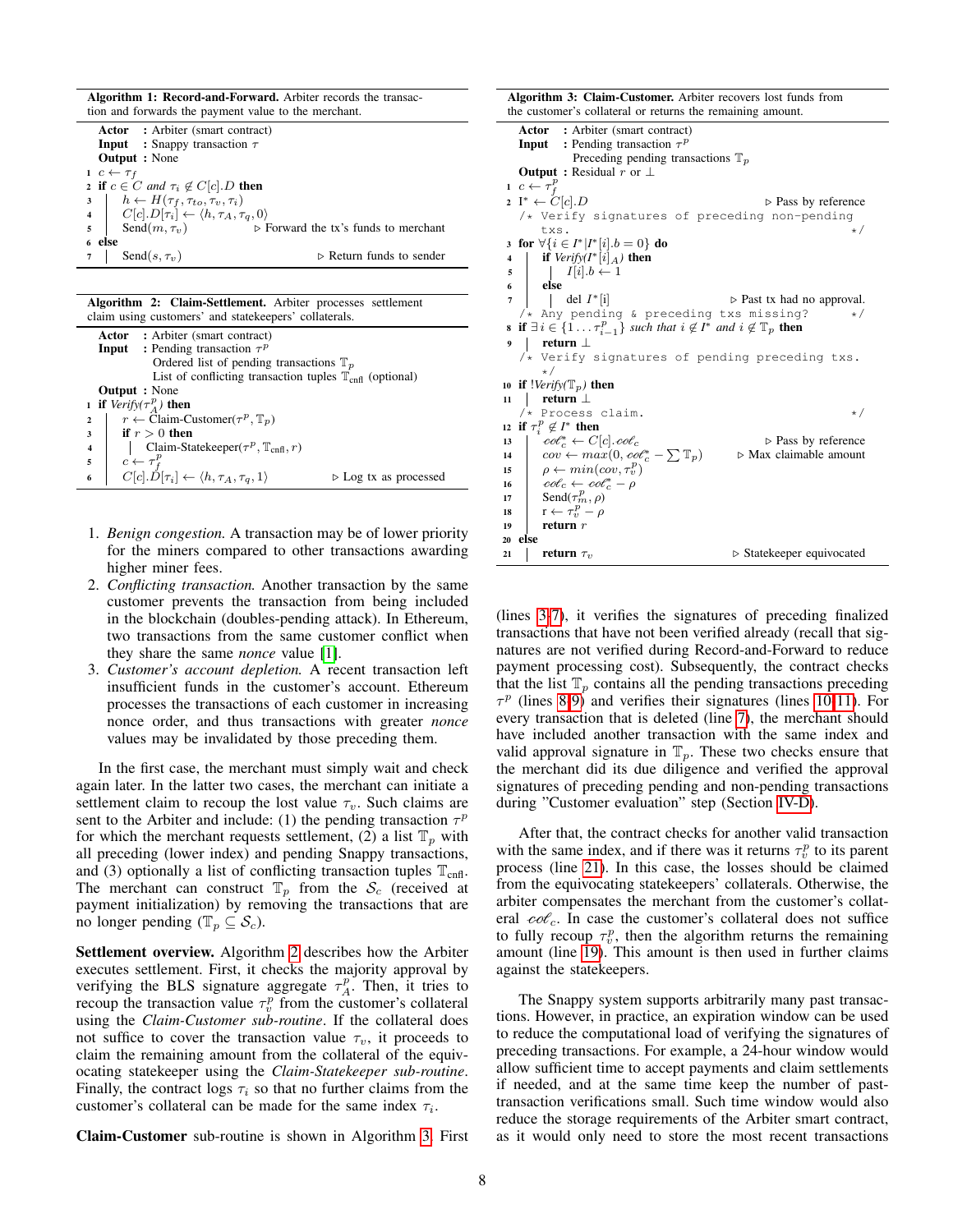Algorithm 4: Claim-Statekeeper. Arbiter sends lost funds from the misbehaving statekeepers' collaterals to the affected merchant.

<span id="page-8-6"></span><span id="page-8-5"></span><span id="page-8-4"></span><span id="page-8-3"></span><span id="page-8-2"></span>Actor : Arbiter (smart contract) Input : Residual r Pending Transaction  $\tau^p$ Conflicting transaction tuples  $\mathbb{T}_{\text{cnfl}}$ Output : None 1 left  $\leftarrow r$ 2 while *left*  $> 0$  *and*  $\mathbb{T}_{cnfl} \neq \emptyset$  **do** 3 |  $\langle \tau'$  $\triangleright$  Tuple of txs with the same idx **4 if**  $Verify(\tau')$  and  $Verify(\tau'')$  and 5  $\tau'_i \leq \tau_i^p$  and  $\tau''_i \leq \tau_i^p$  and  $\tau' \neq \tau''$  then 6  $s \overline{k} \leftarrow \text{FindOverlap}(\tau')$  $\triangleright$  Find who equivocated  $7$  | if  $sk \neq \emptyset$  then 8  $\begin{array}{|c|c|c|c|c|}\n\hline\n8 & 6 & 7 & -7 & -7\n\end{array}$  $\begin{array}{c|c} \mathbf{s} & \mathbf{s} \\ \hline \mathbf{s} & \mathbf{c} \end{array} \left| \begin{array}{c} \delta \leftarrow |\tau'_v - \tau''_v| \\ \mathbf{c} \sigma \mathbf{c}^*_{sk} \leftarrow S[sk].col_s k[\tau^p_m] & \mathbf{c} \end{array} \right| \right| \qquad \text{$\mathbf{s}$ is by reference}$ /\* Is there enough collateral left? 10 if  $\operatorname{co\mathcal{C}}^*_{sk}[m] - \delta \geq 0$  then 11  $\begin{vmatrix} \n\cdot & \cdot & \cdot \\
\cdot & \cdot & \cdot \\
\cdot & \cdot & \cdot \\
\cdot & \cdot & \cdot\n\end{vmatrix} \leftarrow \begin{vmatrix} \cdot & \cdot & \cdot \\
\cdot & \cdot & \cdot \\
\cdot & \cdot & \cdot \\
\cdot & \cdot & \cdot\n\end{vmatrix} \leftarrow \begin{vmatrix} - & \cdot & \cdot \\
\cdot & \cdot & \cdot \\
\cdot & \cdot & \cdot \\
\cdot & \cdot & \cdot\n\end{vmatrix} \leftarrow \begin{vmatrix} - & \cdot & \cdot \\
\cdot & \cdot & \cdot \\
\cdot & \cdot & \cdot \\
\cdot & \cdot & \cdot\n\end{vmatrix} \leftarrow \begin{vmatrix} - & \cdot & \cdot$ 13  $\rho \leftarrow min(\tau_v^p, |\tau_v^p - \text{left}|)$ 14 Send $(\tau_m^p, \rho)$ 

<span id="page-8-8"></span><span id="page-8-7"></span><span id="page-8-1"></span>from each user in  $C[c].D$ , instead of all the past transactions. Note that valid payments will appear in the blockchain within a few minutes and thus the operators' collateral will be quickly freed to be allocated to other transactions.

Claim-Statekeepers sub-routine is shown in Algorithm [4.](#page-8-1) It is executed in cases where the customer's collateral does not suffice to fully recoup the value of the transaction  $\tau_v^p$  for which settlement is requested. In this case, the arbiter attempts to recover the lost funds from the equivocating statekeepers.

The Arbiter iterates over the tuples of conflicting (and preceding) transactions until  $\tau_v^p$  has been fully recovered or there are no more tuples to be processed (line [2\)](#page-8-2). For each of those tuples, the Arbiter does the following: First, it verifies the approval signatures of the two transactions, checks that the two transactions precede  $\tau^p$  and that they are not identical (lines [4-](#page-8-3) [5\)](#page-8-4). Then, it uses *FindOverlap*() based on bit strings  $\tau_q$  of processed transactions to identify the equivocating statekeepers (line [6\)](#page-8-5). Finally, it computes the amount that the merchant was deceived for  $(|\tau'_v - \tau''_v|)$  and subtracts it from the collateral of one of the statekeepers (lines [8](#page-8-6)[-11\)](#page-8-7).

We only deduct the missing funds from one of the equivocating statekeepers in each tuple, as our goal is to recoup the  $\tau_v^p$  in full. However, Snappy can be easily modified to punish all the equivocating statekeepers. Recall that each merchant is responsible for ensuring that the collateral allocated by each statekeeper for them, suffices to cover the total value of pending payments approved by that statekeeper (line [10\)](#page-8-8).

## *F. De-registration*

Customers can leave the Snappy system at any point in time, but in the typical usage de-registrations are rare operations (comparable to credit card cancellations). The process is carried out in two steps, first by clearing the customer's pending transactions and subsequently by returning any remaining collateral. This two-step process allows enough time for any pending settlements to be processed before the collateral is returned to the customer.

The customer submits a clearance request that updates the clearance field  $C[c].cl$  to the current block number. At this point, the customer's account enters a clearance state that lasts for a predetermined period of time (e.g., 24 hours). During this time, customer c can no longer initiate purchases, but  $\cos^2 c$  can still be claimed as part of a settlement. Once the clearance is complete, the customer can withdraw any remaining collateral by submitting a withdrawal request. The Arbiter checks that enough time between the two procedures has elapsed and then returns the remaining  $\cos \theta_c$  to customer c.

#### V. SNAPPY ANALYSIS

<span id="page-8-0"></span>In this section, we analyze the safety and liveness properties of Snappy.

#### *A. Safety*

First we prove that a merchant who follows the Snappy protocol to accept a fast payment is guaranteed to receive the full value of the payment (our Requirement R1) given the strong adversary defined in Section [II-B.](#page-2-0)

**Definitions.** We use  $BC$  to denote all the transactions in the chain, and  $\mathcal{BC}[c]$  to refer to the subset where c is the sender. We say that a customer's state  $S_c$  is *compatible* with a transaction *τ* when all *τ'* such that *τ'* ∉ *BC* and  $τ'_{i} < τ_{i}$ , *τ* ∈ *S<sub>c</sub>* and  $\sum S_c + τ_v ≤ coC_c$ . Less formally, compatibility means that  $\sum S_c + \tau_v \leq \text{co}\ell_c$ . Less formally, compatibility means that  $\overline{S_c}$  should include all of c's pending Snappy transactions that precede  $\tau$ , while their total value should not exceed  $\cot^2 c$ .

<span id="page-8-9"></span>**Theorem 1.** *Given a customer state*  $S_c$  *that* is compatible *with a transaction* τ *approved by a majority of the statekeepers with sufficient collaterals, merchant*  $\tau_m$  *is guaranteed to receive the full value of* τ*.*

*Proof:* A Snappy transaction  $\tau$  transfers funds from customer c to merchant m. Here, we use  $\cot_c$  to denote the value of the c's collateral when  $\tau$  was approved, and  $\cot'$ <sub>c</sub> to denote the collateral's value at a later point in time. Note that  $\cot^2 c$ is potentially smaller than  $\cot_c$  as several settlement claims may have been processed in the meantime.

To prove Theorem [1,](#page-8-9) we consider both the case where  $\tau$ is included in the blockchain  $\beta \mathcal{C}$ , and the case it is not. In the former case ( $\tau \in BC$ ), merchant m is guaranteed to receive the full payment value  $\tau_v$ , as the adversary cannot violate the integrity of the Arbiter smart contract or prevent its execution. Once transaction  $\tau$  is in the blockchain, the Arbiter contract executes Record-and-Forward (Algorithm [1\)](#page-7-0) that sends the full payment value  $\tau_v$  to merchant m.

In the latter case ( $\tau \notin BC$ ), the merchant sends a settlement claim request that causes the Arbiter contract to execute Claim-Settlement (Algorithm [2\)](#page-7-1). There are now two cases to consider: either  $\cot^{\prime}$  suffices to cover  $\tau_v$  or it does not. In the first case  $(\tau_v \leq \text{coe}^v_c)$ , merchant m can recover all lost funds from  $\cot$  cold c. For this process, m needs to simply provide the approved  $\tau$  and the list of Snappy transactions from customer  $c$  that preceded  $\tau$  and are still pending. The Arbiter contract verifies the validity of the inputs and sends the payment value  $\tau_v$  to merchant m from  $\cos^7 c$ . In the latter case  $(\tau_v > \cos^7 c)$ , merchant m can still recoup any lost funds, as long as  $S_c$ was *compatible* with  $\tau$  and  $m$  followed the Snappy payment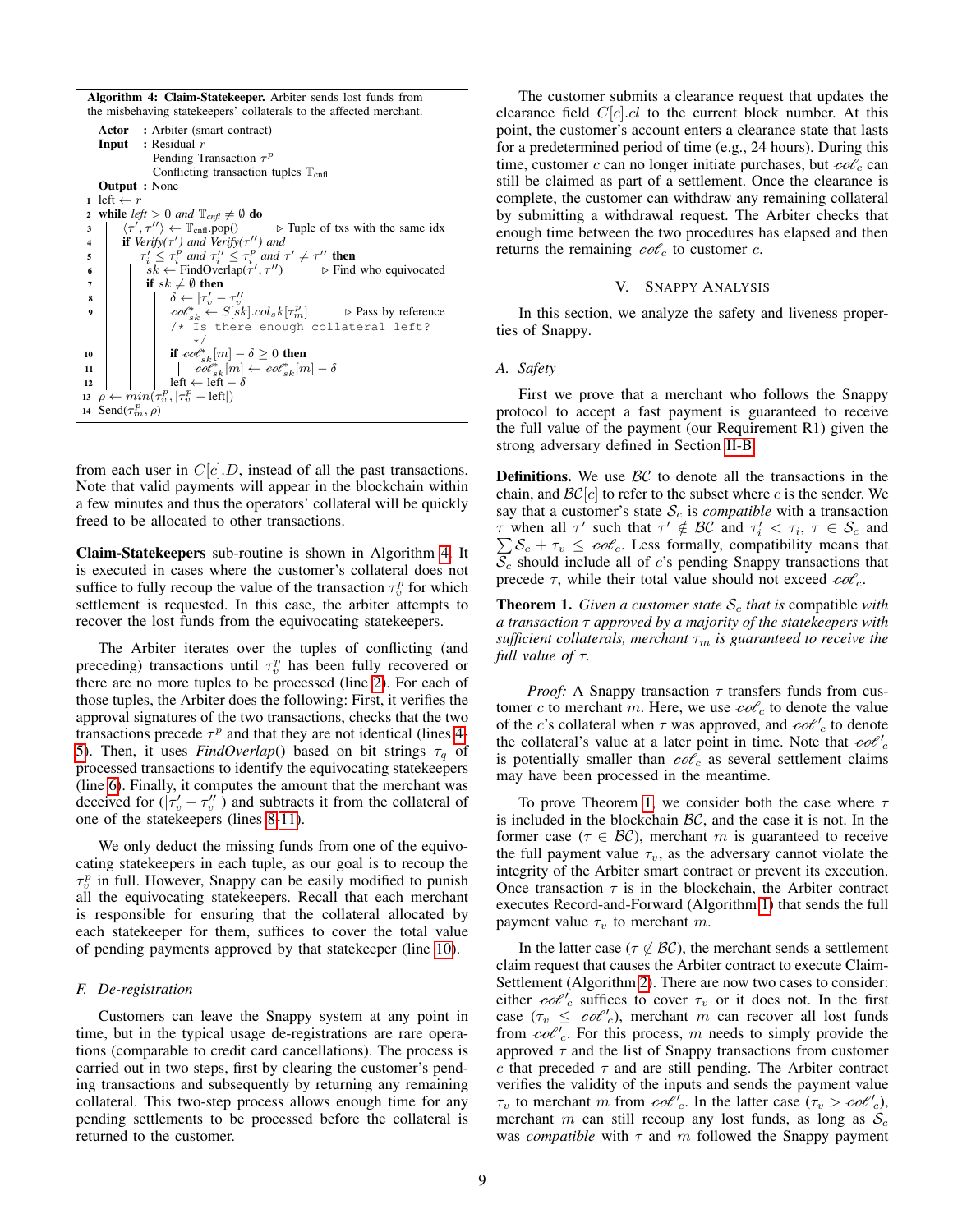approval protocol and verified before payment acceptance that the approving statekeepers' remaining collaterals  $R[s]$  suffice to cover  $\tau_v$  and all other pending transactions previously approved by the same statekeeper.

According to Lemma [1,](#page-9-2) if  $\tau_v > \epsilon \omega e'_{c}$ , then there are more than one approved transactions from customer  $c$  with the same *index* value  $\tau_i$ . As shown by Proposition [1,](#page-9-3) for this to happen, one or more statekeepers need to approve two transactions with the same index (i.e., equivocate). The arbiter contract can find the equivocating statekeepers by comparing the quorum bit vectors  $\tau_q$  and  $\tau'_q$  from the conflicting transaction tuples, and recoups all lost funds from their collaterals.<sup>[3](#page-9-4)</sup>

In Snappy, it is the responsibility of the merchant to verify that each statekeeper who approves a payment has sufficient collateral remaining. Before payment acceptance, the merchant verifies that the sum of all approved but pending payments and the current payment are fully covered by  $R[s]$ which is initially  $\cos(k)$  but can be reduced by previous settlement claims. Since one merchant cannot claim collateral allocated for another merchant, the merchant is guaranteed to be able recover the full payment value, even if one or more statekeepers equivocate to several merchants simultaneously.

*Lemmas.* We now provide proofs for Lemma [1](#page-9-2) and Proposition [1](#page-9-3) used above.

<span id="page-9-2"></span>**Lemma 1.** Let  $S_c$  be state of customer c that is compatible with a transaction  $\tau$ , if at any point  $\cot^{\rho}{}_{c} < \tau_{v}$  and  $\tau$  has not *been processed, then there exists an approved*  $τ'$  such that  $τ' \notin$ Sc*, and* τ <sup>0</sup> *has the same index either with* τ *or a transaction in*  $S_c$ .

*Proof:* Let  $\cot$  be the funds left in the customer's collateral after a set of claims  $\Pi$  were processed i.e.,  $\cot^{\theta}$ <sub>c</sub> =  $\cos^2 c - \sum \prod$ . Let's now assume that  $\cos^2 c < \tau_v$ , but there is no  $\tau'$  that (1) is not in  $S_c$  and (2) has the same index with  $\tau$ or with a transaction in  $S_c$ . In other words, let's assume that no two approved transactions have the same index  $i$ .

From  $\tau_v > \cos^{\theta'}_c$ , it follows that  $\sum \Pi + \tau_v > \cos^2_c$ . By definition  $\sum S_c + \tau_v \leq \text{co}\ell_c$ . Thus, it follows that:

$$
\sum \mathcal{S}_c + \tau_v < \sum \Pi + \tau_v \Rightarrow \sum \mathcal{S}_c < \sum \Pi
$$

From this, we derive that  $\Pi \not\subset \mathcal{S}_c$ . Since,  $\Pi$  is not a subset of S<sub>c</sub>, there is at least one transaction  $\tau' \in \Pi$  such that  $\tau' \notin S_c$ .  $\mathcal{S}_c$  is compatible with  $\tau$ , and thus  $\mathcal{S}_c$  contains *all* the pending transactions up to  $\tau_i$ . As a result, a pending  $\tau'$  that is not included in  $\mathcal{S}_c$  must have  $\tau'_i$  greater than  $\tau_i$ . Note that if  $\tau'$  is not pending, the Arbiter contract will not process the settlement claim (line [12](#page-7-11) in Algorithm [3\)](#page-7-2). Thus,  $\tau_i < \tau'_i$ .

According to Algorithm [3,](#page-7-2) any claim for  $\tau'$  should include all transactions preceding  $\tau'$  that are still pending. Since,  $\tau$  is pending and  $\tau_i \leq \tau'_i$ , the claim should also include  $\tau$ . However, Line [14](#page-7-12) in Algorithm [3](#page-7-2) ensures that enough funds are left in the customer's collateral to cover all the preceding-pending transactions. This covers  $\tau$  too, and contradicts our starting premise  $\tau_v > \cos^{\theta'}_c$ . We have so far shown that:

- (1) If  $\cot'_{c} < \tau_{v}$ , then the arbiter processed a claim for a transaction  $\tau'$  that is not included in  $\mathcal{S}_c$ .
- (2) The collateral will always suffice to cover  $\tau$ , even if other claims for transactions with greater index values (i.e.,  $\tau'_i > \tau_i$ ) are processed first.

П

From (1) and (2), it follows that  $\tau'_i \leq \tau_i$ .

<span id="page-9-3"></span>**Proposition 1.** *For any two majority subsets*  $M_1 \subseteq S$  *and*  $M_2 \subseteq S$ , where S is the set of all the statekeepers, it holds *that*  $M_1 \cap M_2 \neq \emptyset$ *.* 

*Proof:* The proof of this proposition follows directly from the Pidgeonhole principle (or Dirichlet's box principle) which states that if *n* items are put in *m* containers for  $n > m$  then at least one container contains multiple items.

No penalization of honest statekeepers. Above we showed that an honest merchant who accepts a Snappy payment will always receive his funds. Additionally, Snappy ensures that an honest statekeeper cannot be penalized due to benign failures such as network errors or crashes. As outlined in Section [IV,](#page-4-0) a merchant is penalized only if it approves two conflicting transactions (same index, same customer). This simple policy is sufficient to protect all honest merchants in the case of benign failures.

Privacy Payment privacy is largely orthogonal to our solution and inherited from the underlying blockchain. For example, if Snappy is built on Ethereum, for most parts Snappy customers and merchants receive the level of privacy protection that Ethereum transactions provide. In Section [VII,](#page-12-0) we discuss privacy in more detail.

## <span id="page-9-1"></span>*B. Liveness*

Next, we explain the liveness property of Snappy. Payment processing is guaranteed when at least  $\lfloor (k + 1)/2 \rfloor$  of the statekeepers are reachable and responsive. If we assume that all the statekeeping nodes are equally reliable then each one of them should have an availability of only  $\lceil (k + 1)/2 \rceil$ . We note that Snappy ensures safety and liveness under slightly different conditions. In that regard Snappy is similar to many other payment systems where liveness requires that the payment processor is reachable but the same is not needed for payment safety.

#### VI. SNAPPY EVALUATION

<span id="page-9-0"></span>In this section we evaluate Snappy and compare it with previous solutions.

#### *A. Latency*

In Snappy, the payment approval latency depends on two factors: (a) the number of approving statekeepers and (b) the speed/bandwidth of the network links between the merchants and the statekeepers. The number of customers and merchants has no effect on the approval latency and its impact on the collateral size is discussed in Section [VI-B.](#page-10-0)

<span id="page-9-4"></span><sup>3</sup>Lines [8](#page-7-5)[-9](#page-7-6) in the Claim-Customer sub-routine (Algorithm [3\)](#page-7-2) force any actor who claims  $\tau_v$  to publish a list with transactions that are pending and have *indices* preceding  $\tau_i$ . This enables other merchants to identify conflicting transaction pairs, find the equivocating statekeepers and claim from their collaterals.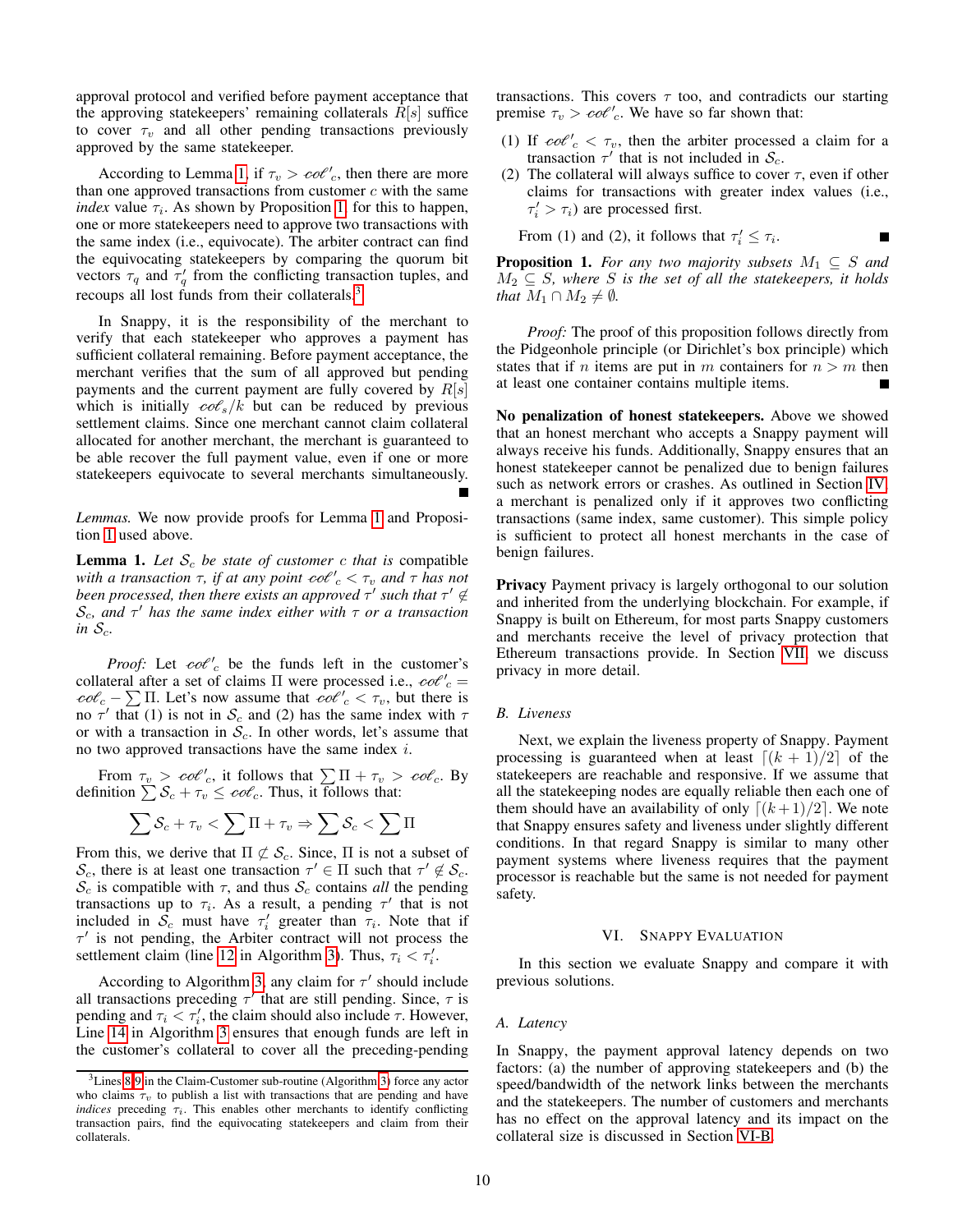To evaluate our Requirement R1 (fast payments), we simulated a setup with several globally-distributed statekeepers and merchants running on Amazon EC2 instances. Both the statekeepers and the merchants were implemented as multithreaded socket servers/clients in Python 3.7 and used low-end machines with 2 vCPUs and 2 GB of RAM. We distributed our nodes in 10 geographic regions (4 different locations in the US, 3 cities in the EU, and 3 cities in the Asia Pacific region).

As seen in Figure [4,](#page-10-1) we tested the payment approval latency for different numbers of statekeepers and various rates of incoming requests. In our first experiment, we initialized 100 merchants who collectively generate 1,000 approval requests per second. We observe that for smaller consortia of up to 40 statekeepers (i.e., at least 21 approvals needed), Snappy approves the requests within 300ms, while larger consortia require up to 550ms on average. This shows that the approval latency increases sub-linearly to the number of statekeepers and experimentally validates the low communication complexity of Snappy. In particular, the latency doubles for a 5-fold increase in the consortium's size i.e., 40 statekeepers require ∼300ms to collectively approve a request while 200 statekeepers require ∼550ms. We also tested our deployment for higher loads: 2,500 and 5,000 requests per second respectively. Our measurements show a slightly increased latency due to the higher resource utilization at the statekeeping nodes. However, the relationship between the number of statekeepers and the approval latency remains sub-linear. We observe, in Figure [4,](#page-10-1) that the variance increases both with the number of statekeepers and the throughput. However, in all cases the payment approvals were completed in less than a second.

These results demonstrate the practicality of Snappy as it remains under the 2-second approval latency mark that we consider a reliable user experience benchmark [\[4\]](#page-13-3)–[\[6\]](#page-13-4). The measured latencies are consistent with past studies measuring the round-trip times (RTT) worldwide [\[39\]](#page-14-24) and within the Bitcoin network [\[40\]](#page-14-25), [\[41\]](#page-14-26). In particular, the majority of the bitcoin nodes have an RTT equal or less to 500ms, while only a tiny fraction of the network exhibit an RTT larger than 1,5 seconds.

An optimized Snappy deployment that uses more capable machines will likely achieve better timings for the aforementioned loads and even larger statekeeping consortia. We did not perform such performance optimizations, as Snappy is best suited to deployments where the number of statekeepers is moderate (e.g.,  $k = 100$ ). For larger consortia, the statekeeper collaterals grow large (Section [VI-D\)](#page-11-0) and a centralized-buttrustless deployment is preferable (Appendix [B\)](#page-15-1).

## <span id="page-10-0"></span>*B. Scalability*

We now evaluate how many customers and merchants Snappy can handle (Requirement R2–large deployments).

Regarding the number of customers, the only scalability issue is that the recent transactions of each customer (e.g., past 24 hours) need to be recorded to the Arbiter's state. Thus, its storage needs grow linearly to the number of customers. Since Ethereum contracts do not have a storage limit, our implementation can facilitate hundreds of thousands or even millions of customers. In blockchain systems that allow smart

<span id="page-10-1"></span>

Fig. 4: Payment approval latency. Payment approval latency for varying rates of incoming approval requests that each corresponds to one purchase.

contracts to examine past transactions, there is no need for the Arbiter to log transactions into the contract's state and the required storage is reduced significantly.

As shown in the previous section, Snappy can easily support 100-200 statekeeping merchants which is the intended usage scale of our solution. Moreover, due to the low communication complexity of our protocol, an optimized deployment could also support a few thousand statekeeping merchants with approval latency of less than 4 seconds. However, in cases of very large deployments with several thousands merchants, it is preferable to allow merchants to decide if they want to deposit a collateral and perform statekeeping tasks or simply be able to receive Snappy payments. Such a deployment remains trustless towards the statekeeping merchants and decentralized (but not fully), while it can support a much larger number of non-statekeeping merchants. This design is further discussed in Appendix [B.](#page-15-2)

#### *C. Processing Cost*

To evaluate our Requirement R3 (cheap payments), we implemented the Arbiter smart contract in Solidity for Ethereum, and measured the Ethereum gas cost of all Snappy operations. Our cost evaluation corresponds to a case where merchants run a Snappy instance non-profit. Joining a non-profit consortium allows merchants to accept fast and safe payments without having to pay fees to external entities such as card payment processors. Additional fees may be charged in for-profit setups. Table [III](#page-11-1) summarizes our results and provides the USD equivalents using the current conversion rate and a Gas price (Gwei) of 7.8.

Registration cost. The one-time registration cost for merchants and customers is very low (67, 000 Gas that equals to \$0.06), while statekeepers have to pay a slightly increased cost (\$0.48), due to verification of the proof of knowledge for the statekeeper's BLS private key to prevent *rogue key* attacks [\[38\]](#page-14-23). The cost of the collateral clearance and withdrawal operations for both customers and statekeepers are also inexpensive, requiring \$0.04 and \$0.02.

Payment cost. The cost of a payment, in the absence of an attack, is 169, 000 Gas (\$0.16), mostly due to the cost of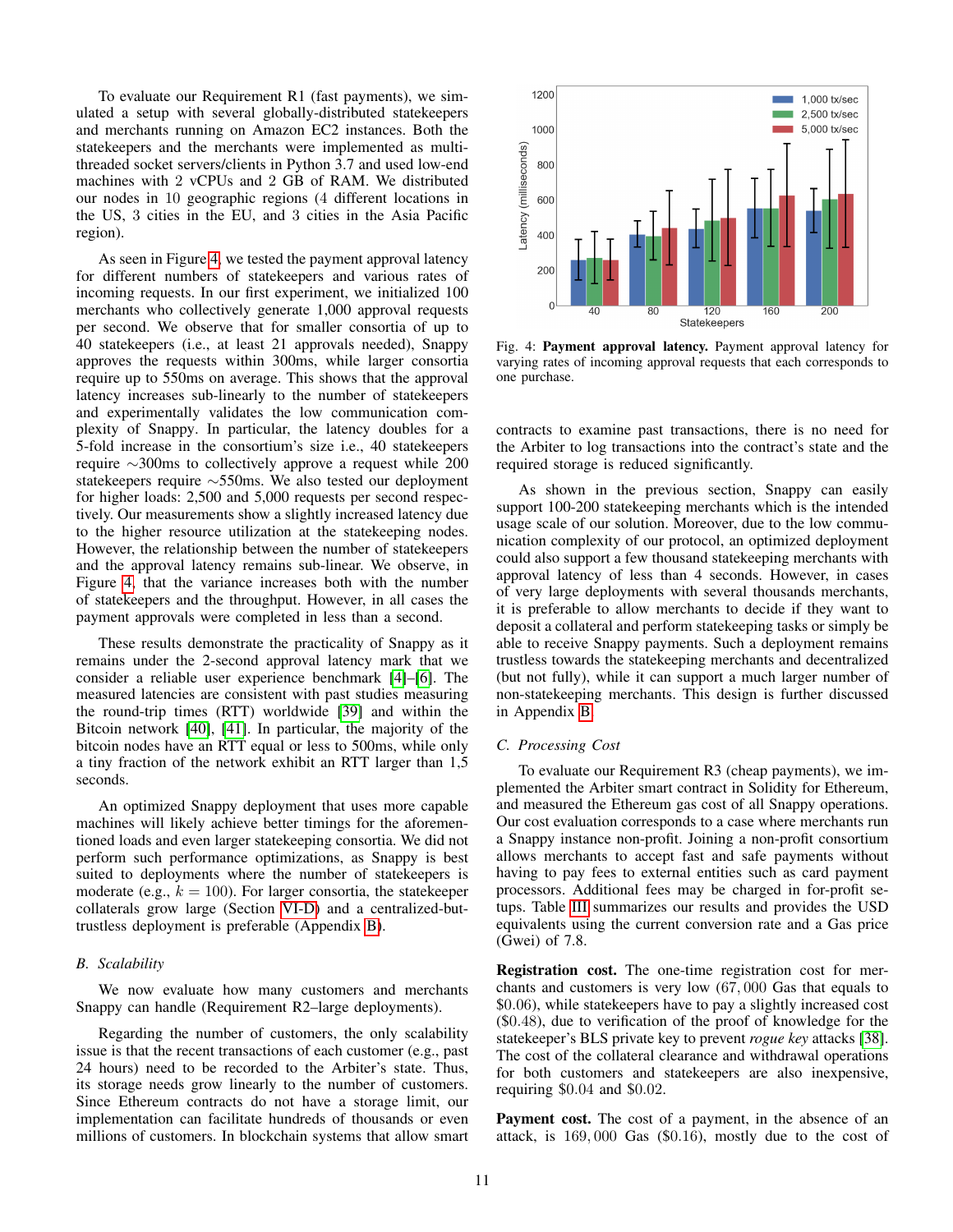TABLE III: Cost of Snappy operations.

<span id="page-11-1"></span>

| <b>Function</b>              | Gas     | USD  |
|------------------------------|---------|------|
| Client/Merchant Registration | 67,000  | 0.06 |
| Statekeeper Registration     | 510,000 | 0.48 |
| Clear Collateral             | 42,000  | 0.04 |
| Withdraw Collateral          | 23,000  | 0.02 |
| <b>Process Payment</b>       | 169,000 | 0.16 |

<span id="page-11-2"></span>TABLE IV: Worst-case claim settlement cost in Gas and USD.

| Minimum  | <b>Pending Transactions per Customer</b> |                 |                 |                  |
|----------|------------------------------------------|-----------------|-----------------|------------------|
| Majority |                                          |                 |                 |                  |
| 50       | 1.9M (\$1.79)                            | 2.7M (\$2.54)   | $3.5M($ \$3.30) | 4.3M (\$4.05)    |
| 100      | $3.1M$ (\$2.92)                          | $4.3M$ (\$4.05) | 5.5M (\$5.19)   | 6.6M (\$6.22)    |
| 150      | 4.2M (\$3.96)                            | 5.8M (\$5.47)   | 7.4M (\$6.98)   | $9.0M$ $(S8.49)$ |
| 200      | 5.4M (\$5.09)                            | 7.4M (\$6.984)  | 9.4M (\$8.87)   | 11.4M (\$10.75)  |
| 250      | $6.6M$ $($6.22)$                         | 9.0M (\$8.494)  | 11.3M (\$10.66) | 13.7M (\$12.93)  |

storing information about the transaction. This is roughly eight times as expensive as a normal Ethereum transaction that does not invoke a smart contract. In comparison, Mastercard service fees are ∼1.5% of the transaction value [\[42\]](#page-14-27). For example, a payment of \$15 will cost to the merchant \$0.22, while in a payment of \$100 the fees will rise to \$1.5. Snappy compares favorably to these charges. BLS signatures [\[33\]](#page-14-18) enabled us to aggregate the approval signatures, significantly reducing both the transaction size and the processing costs.

Claim settlement cost. While our solution enables merchants to accept payments from customers with arbitrarily many pending transactions (constrained only by the customer's own collateral), the Ethereum VM and the block gas limits constrain the computations that can be performed during the settlement process. To examine these constraints, we consider the gas costs for different numbers of pending transactions, and statekeeper quorum sizes. While the number of the statekeepers is seemingly unrelated, it affects the cost of the settlement due to the aggregation of the public keys. In Appendix [B,](#page-15-1) we discuss a special case, where each customer is allowed to have only one transaction pending which simplifies settlement and reduces its cost significantly.

Table [IV](#page-11-2) shows the worst-case gas costs of settlement which is few dollars for a typical case (e.g., \$1.79 when  $k =$ 100 and there is no pending transactions).<sup>[4](#page-11-3)</sup> Given Ethreum's gas limit of approximately 8M gas units per block, Snappy claim settlement can either scale up to  $k = 499$  statekeepers (250 approvals) with no pending transactions (6.6M Gas), or to 3 pending transactions per customer (6.6M Gas) with  $k = 199$ statekeepers (100 approvals).

## <span id="page-11-0"></span>*D. Collateral Comparison*

To evaluate our Requirement R2 (practical collaterals), we compare our deposits to known Layer-2 solutions, as shown in Table [V.](#page-11-4) For our comparisons, we use example parameter values that are derived from real-life retail business cases.

TABLE V: Collateral comparison.

<span id="page-11-4"></span>

| <b>Solution</b>                   | <b>Customer</b> | <b>Operator</b>                |                                             |
|-----------------------------------|-----------------|--------------------------------|---------------------------------------------|
|                                   |                 | Individual                     | <b>Combined</b>                             |
| Channels [8], [9]                 | $e\cdot k$      |                                |                                             |
| $\hookrightarrow$ Small Shops     | \$1,000         |                                |                                             |
| $\hookrightarrow$ Large Retailers | \$25,000        |                                |                                             |
| Hubs [12], [13]                   | $\epsilon$      | $\sum_n e$                     |                                             |
| $\hookrightarrow$ Small Shops     | \$10            | \$1M                           |                                             |
| $\hookrightarrow$ Large Retailers | \$250           | \$250M                         |                                             |
| Snappy                            | $max(e_t)$      | $\sum_{k} \max(e_t) \cdot p_t$ | $\max(e_t) \cdot p_t \cdot k$<br>$\sum_{k}$ |
| $\hookrightarrow$ Small Shops     | \$5             | \$3,000                        | \$300,000                                   |
| $\hookrightarrow$ Large Retailers | \$100           | \$150,000                      | \$15M                                       |

Our "small shops" scenario is based on sales numbers from [\[43\]](#page-14-28)–[\[45\]](#page-14-29). The system has  $n = 100,000$  customers and  $k = 100$  merchants. The daily average expenditure of a customer per merchant is  $e = $10$  and the expenditure of a customer within  $t = 3$  minutes blockchain latency period is  $e_t = $5$ . The number payments received by a merchant within the same time-period is  $p_t = 6$  (i.e., one customer payment every 30 seconds).

Our "large retailers" example corresponds to the annual sales of a large retailer in the UK [\[21\]](#page-14-7), [\[22\]](#page-14-8). In this case, we have  $n = 1$  million customers,  $k = 100$  merchants,  $e = $250$ ,  $e_t = $100$  and  $p_t = 15$  (i.e., one payment every 12 seconds).

Customer collateral. In payment channels, the customer collateral grows linearly with the number of merchants. This leads to large customer collaterals (\$1, 000 and \$25, 000) in our example cases. Payment hubs alleviate this problem, but they still require customers to deposit their anticipated expenditure for a specific duration (e.g.,  $e = $250$ ), and replenish it frequently. Snappy requires that customers deposit a collateral that is never spent (unless there is an attack) and equals the maximum value of payments they may conduct within the blockchain latency period (e.g.,  $e_t = \$100$ ).

Merchant collateral. In payment hubs, the operator's deposit grows linearly with the number of customers in the system, since the operator must deposit funds equal to the sum of the customers' deposits [\[12\]](#page-13-10)–[\[14\]](#page-14-0). That is, the operator collateral must account for all registered customers, *including the currently inactive ones*. Given our examples, this amounts to \$1M and \$250M for the "small shops" and the "larger retailers" cases, respectively.

In Snappy, each merchant that operates as a statekeeper deposits enough funds to cover the total value of sales that the merchants conduct within the latency period  $t$ . Once a transaction gets successfully finalized on the blockchain (i.e., after  $t$ ), the statekeeper can reuse that collateral in approvals of other payments. Thus, the total size of this collateral is independent of the number of registered customers, and is proportional to the volume of sales that merchants handle. In other words, the statekeeper collateral accounts only for the customers that are *active* within the 3-minute latency period. Given our examples, this amounts to \$3,000 and \$150,000 which are three orders of magnitude less than in payment hubs. The combined deposit by all statekeepers (merchants) is shown on the last column of Table [V.](#page-11-4) In both of our example cases, the combined deposit is smaller than in payment hubs.

<span id="page-11-3"></span><sup>&</sup>lt;sup>4</sup>These costs were calculated by assuming that the adversary specifically crafts previous transactions to maximize the computational load of the settlement. To prevent an adversary from increasing the claim processing costs, the Arbiter contract could reject any transactions that have more approvals than the minimum necessary.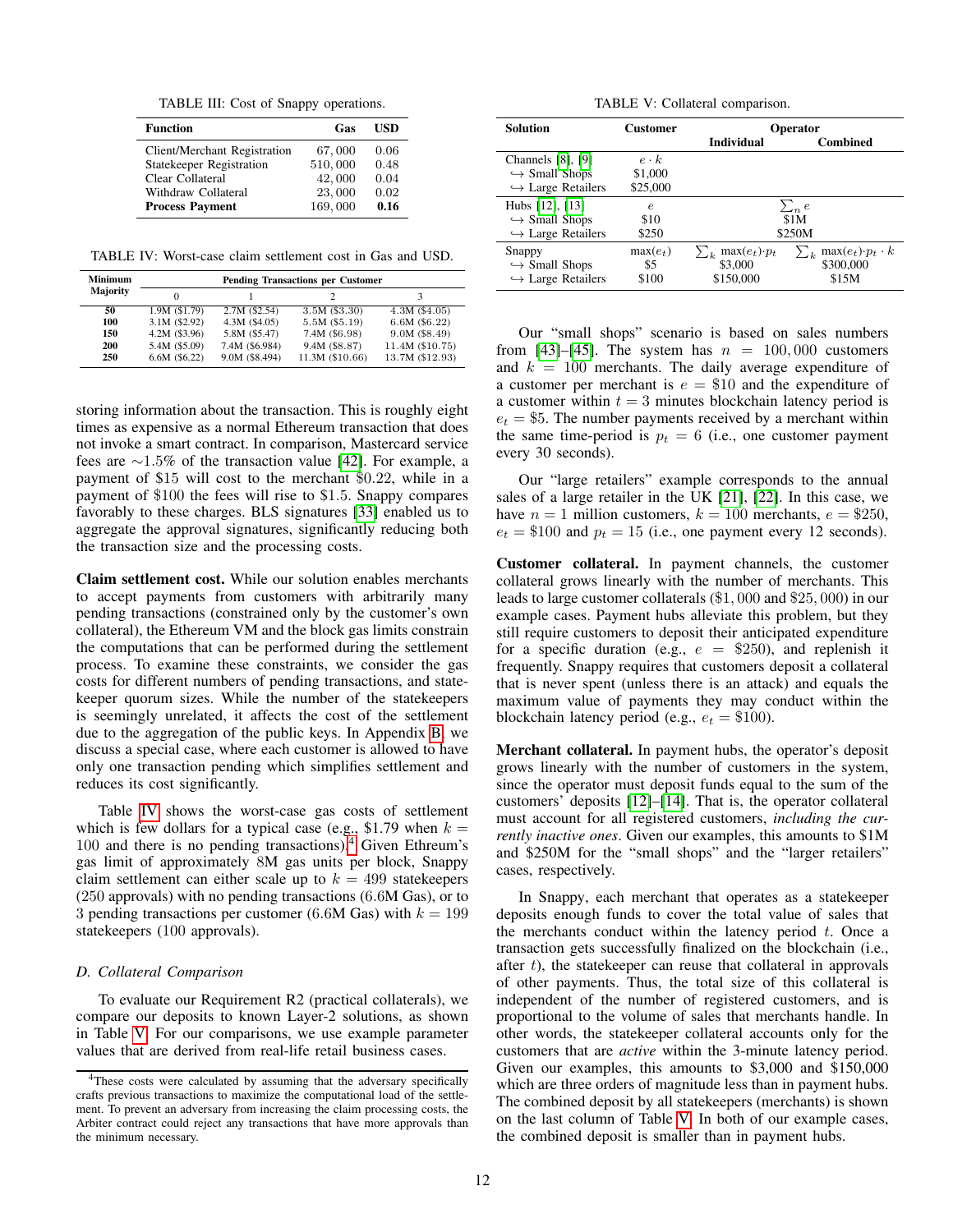Designing a payment hub where the operator collateral is proportional to only active customers (and not all registered customers) is a non-trivial task, because the deposited collateral cannot be freely moved from one customer to another [\[30\]](#page-14-15). Some commit-chains variants [\[31\]](#page-14-16) manage to reduce operator collaterals compared to hubs, but such systems cannot provide secure *and* fast payments. Other commit-chain variants [\[31\]](#page-14-16) enable fast and safe payments, but require online monitoring that is not feasible for all retail customers. Thus, we do not consider commit chains directly comparable and omit them here (see Section [VIII](#page-12-1) for more details).

Cost of operation. The amount of locked-in funds by system operators allows us to approximate the cost of operating Snappy system with respect to other solutions. For example, in our retail example case, each merchant that runs a statekeeper needs to deposit \$150k. Assuming 7% annual return of investment, the loss of opportunity for the locked-in money is \$10,500 per year which, together with operational expenses like electricity and Internet, gives the operational cost of Snappy. We consider this an acceptable cost for large retailers. In comparison, a payment hub operator needs to deposit \$250M which means that running such a hub would cost \$17.5M plus operational expenses which is three orders of magnitude more.

## VII. DISCUSSION

## <span id="page-12-0"></span>*A. Governance*

Snappy has, by design, a majority-based governance model. This means that any majority of statekeeping nodes can decide to ostracize merchants or statekeepers that are no longer deemed fit to participate. For example, a majority can stop processing requests from a merchant who has equivocated (signed conflicting transactions). If more complex governance processes are needed (e.g., first-past-the-post voting) the Arbiter's smart contract can be extended accordingly.

## <span id="page-12-2"></span>*B. Censorship Mitigation*

A direct implication of Snappy's governance model is that a majority of statekeeping nodes can discriminate against a particular victim merchant by not responding to its payment approval requests or by delaying the processing of its requests. Such censorship can be addressed in two ways.

The first approach is technical. Targeted discrimination against a specific victim merchant could be prevented by hiding the recipient merchant's identity during the payment approval process. In particular, by replacing all the fields that could be used to identify the merchant (e.g., "recipient", "amount") from the payment Intent with a cryptographic commitment. Commitments conceal the merchant's identity from other merchants (statekeepers) during payment approval, but allow the merchant to claim any lost funds from the Arbiter later by opening the commitment. Moreover, if IP address fingerprinting is a concern, merchants can send their approval requests through an anonymity network (e.g., Tor would increase latency by ∼500ms [\[46\]](#page-14-30)) or through the customer's device so as to eliminate direct communication between competing merchants.

The second mitigation approach is non-technical. In case of known merchant identities and a mutually-trusted authority (e.g., a merchants' association), the victim merchant can file a complaint against constantly misbehaving merchants. In cases of widespread attacks, the victim merchant can reclaim their collaterals in full, deregister from this consortium and join another consortium.

### *C. Transaction Privacy*

For on-chain transaction privacy, Snappy inherits the privacy level of the underlying blockchain. For example, Ethereum provides transaction *pseudonymity*, and thus every transaction that is processed with Snappy is pseudonymous once it recorded on the chain.

During payment approval, the identity of the recipient merchant can be concealed from all the statekeepers using cryptographic commitments, as explained above (see Section [VII-B\)](#page-12-2). However, the pseudonym of the customer remains visible to the statekeepers.

Well-known privacy-enhancing practices like multiple addresses and mixing services [\[47\]](#page-14-31), [\[48\]](#page-14-32) can be used to enhance customer privacy. For example, a Snappy customer could generate several Ethereum accounts, register them with the Arbiter and use each one of them only for a single payment. Once all accounts have been used, the customer can de-register them, generate a new set of accounts, move the money to the new accounts through a mixing service, and register new accounts. The main drawback of this approach is that the user needs to have more collateral locked-in and will pay the registration fee multiple times.

In the future, privacy-preserving blockchains like ZCash [\[49\]](#page-14-33) combined with private smart contracts based on Non-Interactive Zero-Knowledge proofs (NIZKs) could address the on-chain confidentiality problem more efficiently and protect the privacy of both the users and the merchants. However, realizing such a secure, efficient and private smartcontract language while achieving decent expressiveness, remains an open research problem [\[50\]](#page-14-34).

## *D. Limitations*

The main drawbacks of using Snappy are as follows. First, customers and merchants need to place small collaterals, and thus keep a percentage of their funds locked-in for extended periods of time. Second, Snappy can scale up to a moderate number of statekeeping merchants but cannot support hundreds of thousands or millions statekeeping nodes. In such cases, alternative deployment options can be used (see Appendix [B\)](#page-15-2). Third, Snappy does not move the payment transactions off the chain and thus customers still need to cover the transaction processing fees charged by the blockchain's miners.

# VIII. RELATED WORK

<span id="page-12-1"></span>Payment channels enable two parties to send funds to each other off the chain, while adding only an opening and a closing transaction on the chain [\[8\]](#page-13-6), [\[9\]](#page-13-7), [\[12\]](#page-13-10). With the opening transaction the two parties lock funds in the channel, which are then used throughout the lifetime of the channel. In cases where the two parties send approximately the same amount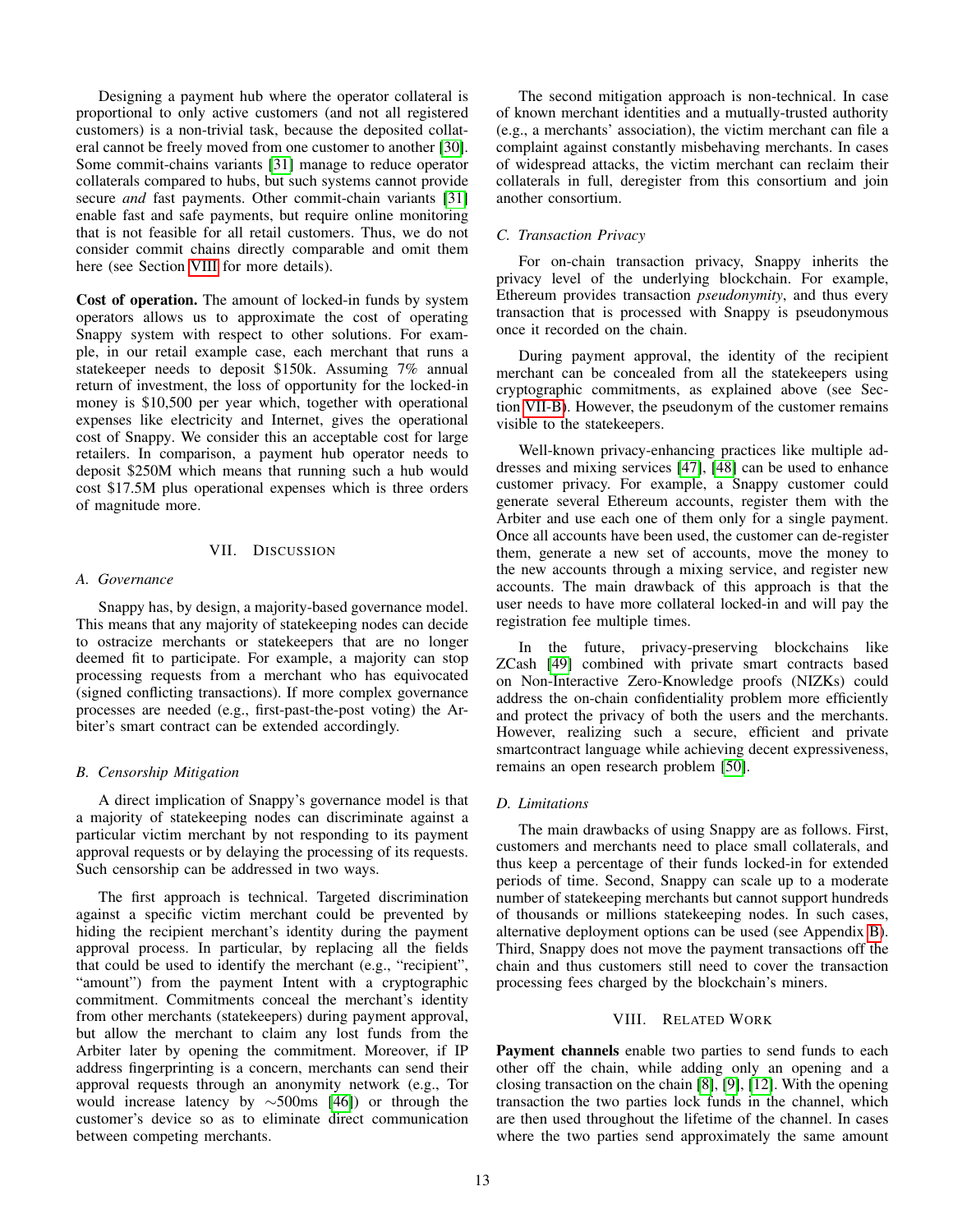of funds to each other over time, a payment channel can enable almost indefinite number of near-instant payments. However, in the retail setting customers send funds unilaterally towards merchants. Moreover, customers transact with several merchants and thus each customer will need to maintain several channels and keep enough funds in them.

Payment networks utilize the payment channels established between pairs of users to build longer paths [\[10\]](#page-13-8), [\[11\]](#page-13-9). While this is a straightforward idea, in practice, finding routes reliably is not a trivial task [\[28\]](#page-14-13). This is because the state of the individual channels changes arbitrarily over time and thus the capacity of the graph's edges fluctuate. Moreover, the unilateral nature of retail payments (customer  $\rightarrow$  merchant) quickly depletes the available funds in the individual channels, preventing them from serving as intermediaries to route payments by other customers [\[29\]](#page-14-14). Miller et. al [\[8\]](#page-13-6) showed that even under favorable conditions (2.000 nodes, customers replenish their accounts every 10 seconds, maximum expenditure of \$20, no attacks), approximately 2% of the payments will fail. At peak hours the ability of the network to route payments from customers to merchants is expected to degrade further. Rebalancing methods [\[51\]](#page-14-35) have only a meager effect, primarily because credit cycles are rarely formed in real life [\[8\]](#page-13-6).

Payment hubs introducing a single central point connecting all customers to all merchants. This eliminates the need of finding routing paths and in theory require a smaller total amount of locked funds for the customers [\[30\]](#page-14-15). However, this approach comes with two main drawbacks. First, it introduces a single point of failure for payment availability. And second, the hub operator needs to deposit very large amount of funds to match the total expenditure of all customers [\[12\]](#page-13-10), [\[13\]](#page-13-11) and thus will likely charge service fees. For instance, a hub that serves  $n = 1$ M customers having in total of \$250M in their channels, must also lock-in that amount in channels with merchants to be able to accommodate payments, in particular during peak hours. Hub operators would charge significant fees to cover the opportunity cost of the large locked-in funds.

Commit-chains are parallel (and not yet peer-reviewed) work [\[30\]](#page-14-15), [\[31\]](#page-14-16), [\[52\]](#page-14-36) that may either reduce or eliminate the operator collaterals compared to payment hubs. The main idea of commit-chains is to maintain a second-layer ledger and make periodic commitments (called *checkpoints*) of its state transitions to the main chain. In one proposed variant [\[31\]](#page-14-16), the central operator does not have to place any collateral, but such scheme does not enable fast and safe payments, because users need to wait for the next checkpoint which may take hours or days. Another proposed variant [\[31\]](#page-14-16) allows safe and fast payment, but has other problems. First, the users need to monitor the blockchain (hourly or daily) and dispute checkpoints if their balance is inaccurately represented. Such monitoring assumption is problematic, especially in use cases like retail with large number of customers using various client devices. Second, although the operator's collateral is slightly lower than those of payment hubs, it still remains very large (e.g., \$200M in our "large retailers" use case) [\[14\]](#page-14-0). Snappy enables fast and safe payments with smaller merchants collaterals for customers that remain mostly offline.

Side-chains use a permissioned set of validators to track pending transactions, typically using a BFT consensus protocol [\[16\]](#page-14-2), [\[17\]](#page-14-3). Such solutions change the trust assumptions of permissionless blockchains significantly, as BFT consensus requires that 2/3 of the validators must be trusted. Side chains also require multiple rounds of communication and have high message complexity.

Probabilistic payments such as MICROPAY1/2/3 can in certain scenarios enable efficient and fast payment approval [\[53\]](#page-14-37), [\[54\]](#page-14-38). However, such solutions require that the service provided is continuous and granular so that the payments' probabilistic variance becomes negligible. In retail payments, this provides no guarantee that the merchant will be paid the right amount.

## IX. CONCLUSION

<span id="page-13-12"></span>In this paper we have presented Snappy, a novel system that enables merchants to safely accept fast on-chain payments on slow blockchains. We have tailored our solution for settings such retail payments, where currently popular cryptocurrencies are not usable due to their high latency and previous solutions such as payment channels, networks and hubs have significant limitations that prevent their adoption in practice.

## ACKNOWLEDGMENTS

The authors would like to thank the anonymous reviewers, the shepherd Stefanie Roos, Mary Maller and George Danezis. This research has been partially supported by the Zurich Information Security and Privacy Center (ZISC).

## **REFERENCES**

- <span id="page-13-0"></span>[1] G. Wood, "Ethereum: A secure decentralised generalised transaction ledger," *Ethereum project yellow paper*, vol. 151, pp. 1–32, 2014.
- <span id="page-13-1"></span>[2] G. O. Karame, E. Androulaki, M. Roeschlin, A. Gervais, and S. Čapkun, "Misbehavior in bitcoin: A study of double-spending and accountability," *ACM Transactions on Information and System Security (TISSEC)*, vol. 18, no. 1, 2015.
- <span id="page-13-2"></span>[3] M. Lei, "Exploiting bitcoin's topology for double-spend attacks," 2015.
- <span id="page-13-3"></span>[4] M. Freed-Finnegan and J. Koenig, "Visa quick chip," [https://usa.visa.](https://usa.visa.com/visa-everywhere/security/quick-chip-interview.html) [com/visa-everywhere/security/quick-chip-interview.html,](https://usa.visa.com/visa-everywhere/security/quick-chip-interview.html) 2017.
- [5] Visa, "Visa quick chip for emv," [https://vimeo.com/163309180,](https://vimeo.com/163309180) 2017.
- <span id="page-13-4"></span>[6] Capgemini, "The quick emv solution," [https://www.capgemini.com/](https://www.capgemini.com/wp-content/uploads/2017/07/the_quick_emv_card_processing_2016_web.pdf) [wp-content/uploads/2017/07/the](https://www.capgemini.com/wp-content/uploads/2017/07/the_quick_emv_card_processing_2016_web.pdf)\_quick\_emv\_card\_processing\_2016\_ [web.pdf,](https://www.capgemini.com/wp-content/uploads/2017/07/the_quick_emv_card_processing_2016_web.pdf) 2016.
- <span id="page-13-5"></span>[7] S. Bano, A. Sonnino, M. Al-Bassam, S. Azouvi, P. McCorry, S. Meiklejohn, and G. Danezis, "Consensus in the age of blockchains," in *ACM Advances in Financial Technologies (AFT)*, 2019.
- <span id="page-13-6"></span>[8] A. Miller, I. Bentov, S. Bakshi, R. Kumaresan, and P. McCorry, "Sprites and state channels: Payment networks that go faster than lightning," in *International Conference on Financial Cryptography and Data Security*. Springer, 2019, pp. 508–526.
- <span id="page-13-7"></span>[9] J. Lind, O. Naor, I. Eyal, F. Kelbert, P. R. Pietzuch, and E. G. Sirer, "Teechain: Reducing storage costs on the blockchain with offline payment channels," in *ACM International Systems and Storage Conference (SYSTOR)*, 2018.
- <span id="page-13-8"></span>[10] J. Poon and T. Dryja, "The bitcoin lightning network: Scalable off-chain instant payments," *draft version 0.5*, vol. 9, p. 14, 2016.
- <span id="page-13-9"></span>[11] R. Network, "Raiden: Cheap, scalable token transfers for ethereum," [https://raiden.network/,](https://raiden.network/) 2018.
- <span id="page-13-10"></span>[12] S. Dziembowski, L. Eckey, S. Faust, and D. Malinowski, "Perun: Virtual payment hubs over cryptocurrencies," in *IEEE Symposium on Security and Privacy (SP)*, 2019.
- <span id="page-13-11"></span>[13] E. Heilman, L. Alshenibr, F. Baldimtsi, A. Scafuro, and S. Goldberg, "Tumblebit: An untrusted bitcoin-compatible anonymous payment hub," in *Network and Distributed System Security Symposium (NDSS)*, 2017.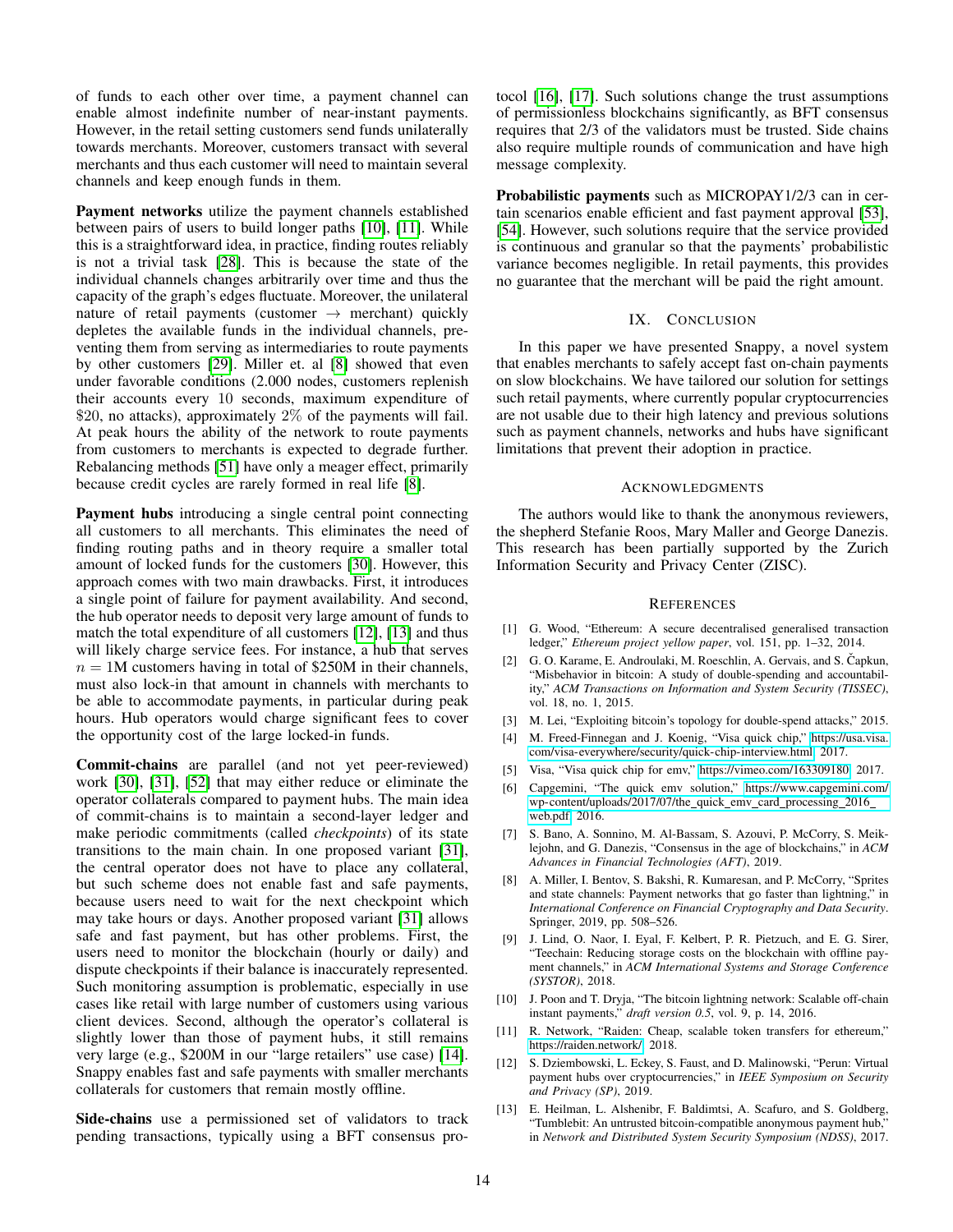- <span id="page-14-0"></span>[14] L. Gudgeon, P. McCorry, P. Moreno-Sanchez, A. Gervais, and S. Roos, "Sok: Off the chain transactions," 2019.
- <span id="page-14-1"></span>[15] P. McCorry, S. Bakshi, I. Bentov, A. Miller, and S. Meiklejohn, "Pisa: Arbitration outsourcing for state channels," *IACR Cryptology ePrint Archive*, 2018. [Online]. Available:<https://eprint.iacr.org/2018/582>
- <span id="page-14-2"></span>[16] J. Dilley, A. Poelstra, J. Wilkins, M. Piekarska, B. Gorlick, and M. Friedenbach, "Strong federations: An interoperable blockchain solution to centralized third-party risks," *arXiv preprint arXiv:1612.05491*, 2016.
- <span id="page-14-3"></span>[17] A. Back, M. Corallo, L. Dashjr, M. Friedenbach, G. Maxwell, A. Miller, A. Poelstra, J. Timón, and P. Wuille, "Enabling blockchain innovations with pegged sidechains," [https://blockstream.com/sidechains.pdf,](https://blockstream.com/sidechains.pdf) 2014.
- <span id="page-14-4"></span>[18] Digiconomist, "Bitcoin energy consumption index," https://digiconomist.net/bitcoin-energy-consumption, 2019.
- <span id="page-14-5"></span>[19] E. Kokoris-Kogias, P. Jovanovic, L. Gasser, N. Gailly, E. Syta, and B. Ford, "Omniledger: A secure, scale-out, decentralized ledger via sharding," in *IEEE Symposium on Security and Privacy (SP)*, 2018.
- <span id="page-14-6"></span>[20] M. Zamani, M. Movahedi, and M. Raykova, "Rapidchain: Scaling blockchain via full sharding," in *ACM Conference on Computer and Communications Security (CCS)*, 2018.
- <span id="page-14-7"></span>[21] T. PLC, "Tesco's christmas in numbers," [https://se-report.tescoplc.com/](https://se-report.tescoplc.com/news/news-releases/2016/tesco-christmas-in-numbers/) [news/news-releases/2016/tesco-christmas-in-numbers/,](https://se-report.tescoplc.com/news/news-releases/2016/tesco-christmas-in-numbers/) 2016.
- <span id="page-14-8"></span>[22] Tesco, "Tesco annual report," [https://www.tescoplc.com/media/474793/](https://www.tescoplc.com/media/474793/tesco_ar_2018.pdf) tesco ar [2018.pdf,](https://www.tescoplc.com/media/474793/tesco_ar_2018.pdf) 2018.
- <span id="page-14-9"></span>[23] G. O. Karame, E. Androulaki, and S. Capkun, "Double-spending fast payments in bitcoin," in *ACM conference on Computer and communications security (CCS)*, 2012.
- <span id="page-14-10"></span>[24] T. Hanke, M. Movahedi, and D. Williams, "DFINITY Technology Overview Series, Consensus System," *arXiv preprint arXiv:1805.04548*, 2018.
- [25] The Wanchain Community, "Wanchain yellow paper," [https://github.com/wanchain/crypto/raw/master/Wanchain%20yellow%](https://github.com/wanchain/crypto/raw/master/Wanchain%20yellow%20paper%20English%20version.pdf) [20paper%20English%20version.pdf,](https://github.com/wanchain/crypto/raw/master/Wanchain%20yellow%20paper%20English%20version.pdf) 2018.
- <span id="page-14-11"></span>[26] T. N. Community, "NXT Blockchain," [https://www.dropbox.com/s/](https://www.dropbox.com/s/cbuwrorf672c0yy/NxtWhitepaper_v122_rev4.pdf) [cbuwrorf672c0yy/NxtWhitepaper](https://www.dropbox.com/s/cbuwrorf672c0yy/NxtWhitepaper_v122_rev4.pdf)\_v122\_rev4.pdf, 2014.
- <span id="page-14-12"></span>[27] E. Heilman, A. Kendler, A. Zohar, and S. Goldberg, "Eclipse attacks on bitcoin's peer-to-peer network." in *USENIX Security Symposium*, 2015.
- <span id="page-14-13"></span>[28] P. Prihodko, S. Zhigulin, M. Sahno, A. Ostrovskiy, and O. Osuntokun, "Flare: An approach to routing in lightning network," [http://bitfury.com/content/5-white-papers-research/whitepaper](http://bitfury.com/content/5-white-papers-research/whitepaper_flare_an_approach_to_routing_in_lightning_network_7_7_2016.pdf)\_flare\_ an\_approach\_to\_routing\_in\_lightning\_network\_7\_7\_[2016.pdf,](http://bitfury.com/content/5-white-papers-research/whitepaper_flare_an_approach_to_routing_in_lightning_network_7_7_2016.pdf) 2016.
- <span id="page-14-14"></span>[29] F. Engelmann, H. Kopp, F. Kargl, F. Glaser, and C. Weinhardt, "Towards an economic analysis of routing in payment channel networks," in *ACM Workshop on Scalable and Resilient Infrastructures for Distributed Ledgers*, 2017.
- <span id="page-14-15"></span>[30] R. Khalil and A. Gervais, "Nocust – a non-custodial 2nd-layer financial intermediary," *Gas*, vol. 200, 2018.
- <span id="page-14-16"></span>[31] R. Khalil, A. Gervais, and G. Felley, "Nocust–a securely scalable commit-chain," 2019.
- <span id="page-14-17"></span>[32] M. Castro and B. Liskov, "Practical byzantine fault tolerance and proactive recovery," *ACM Transactions on Computer Systems (TOCS)*, vol. 20, no. 4, 2002.
- <span id="page-14-18"></span>[33] D. Boneh, B. Lynn, and H. Shacham, "Short signatures from the weil pairing," *J. Cryptology*, vol. 17, no. 4, 2004.
- <span id="page-14-19"></span>[34] D. Boneh, C. Gentry, B. Lynn, and H. Shacham, "Aggregate and verifiably encrypted signatures from bilinear maps," in *International Conference on the Theory and Applications of Cryptographic Techniques (EUROCRYPT)*, 2003.
- <span id="page-14-20"></span>[35] T. Ristenpart and S. Yilek, "The power of proofs-of-possession: Securing multiparty signatures against rogue-key attacks," in *International Conference on the Theory and Applications of Cryptographic Techniques (EUROCRYPT)*, 2007.
- <span id="page-14-22"></span>[36] D. Boneh, M. Drijvers, and G. Neven, "Compact multi-signatures for smaller blockchains," *IACR Cryptology ePrint Archive*, vol. 2018, p. 483, 2018.
- <span id="page-14-21"></span>[37] M. Fischlin, "Communication-efficient non-interactive proofs of knowledge with online extractors," in *Annual International Cryptology Conference (CRYPTO)*, 2005.
- <span id="page-14-23"></span>[38] T. Ristenpart and S. Yilek, "The power of proofs-of-possession: Securing multiparty signatures against rogue-key attacks," in *Annual International Conference on the Theory and Applications of Cryptographic Techniques*, 2007.
- <span id="page-14-24"></span>[39] T. Høiland-Jørgensen, B. Ahlgren, P. Hurtig, and A. Brunstrom, "Measuring latency variation in the internet," in *International on Conference on emerging Networking EXperiments and Technologies*, 2016.
- <span id="page-14-25"></span>[40] M. Fadhil, G. Owen, and M. Adda, "Bitcoin network measurements for simulation validation and parameterisation," in *International Network Conference (INC)*, 2016.
- <span id="page-14-26"></span>[41] S. Ben Mariem, P. Casas, and B. Donnet, "Vivisecting blockchain p2p networks: Unveiling the bitcoin ip network," in *ACM CoNEXT Student Workshop*, 2018.
- <span id="page-14-27"></span>[42] Mastercard, "Uk - domestic interchange fees," [https://tinyurl.com/](https://tinyurl.com/ybzkcxak) [ybzkcxak,](https://tinyurl.com/ybzkcxak) 2017.
- <span id="page-14-28"></span>[43] S. Campion, "Transit-oriented displacement?: The san jose flea market and the opportunity costs of smart growth," 2011.
- [44] A. Pelham, E. Sills, and G. S. Eisman, *Promoting Health and Wellness in Underserved Communities: Multidisciplinary Perspectives through Service Learning. Service Learning for Civic Engagement Series.* ERIC, 2010.
- <span id="page-14-29"></span>[45] J. A. List, "The economics of open air markets," National Bureau of Economic Research, Tech. Rep., 2009.
- <span id="page-14-30"></span>[46] T. T. Project, "Tor metrics," https://metrics.torproject.org/onionperflatencies.html, 2019.
- <span id="page-14-31"></span>[47] T. Ruffing, P. Moreno-Sanchez, and A. Kate, "Coinshuffle: Practical decentralized coin mixing for bitcoin," in *European Symposium on Research in Computer Security (ESORICS)*, 2014.
- <span id="page-14-32"></span>[48] J. Bonneau, A. Narayanan, A. Miller, J. Clark, J. A. Kroll, and E. W. Felten, "Mixcoin: Anonymity for bitcoin with accountable mixes," in *Financial Cryptography and Data Security (FC)*, 2014.
- <span id="page-14-33"></span>[49] D. Hopwood, S. Bowe, T. Hornby, and N. Wilcox, "Zcash protocol specification," Technical report, 2016–1.10. Zerocoin Electric Coin Company, Tech. Rep., 2016.
- <span id="page-14-34"></span>[50] S. Steffen, B. Bichsel, M. Gersbach, N. Melchior, P. Tsankov, and M. Vechev, "zkay: Specifying and enforcing data privacy in smart contracts," in *ACM Conference on Computer and Communications Security (CCS*, 2019.
- <span id="page-14-35"></span>[51] R. Khalil and A. Gervais, "Revive: Rebalancing off-blockchain payment networks," in *ACM Conference on Computer and Communications Security (CCS)*, 2017.
- <span id="page-14-36"></span>[52] R. A. E. Khalil and A. Gervais, "System and method for scaling blockchain networks with secure off-chain payment hubs," May 9 2019, uS Patent App. 16/183,709.
- <span id="page-14-37"></span>[53] D. L. Salamon, G. Simonsson, J. Freeman, and B. J. Fox, "Orchid: Enabling decentralized network formation and probabilistic micropayments," 2018.
- <span id="page-14-38"></span>[54] R. Pass *et al.*, "Micropayments for decentralized currencies," in *ACM Conference on Computer and Communications Security (CCS)*, 2015.
- <span id="page-14-39"></span>[55] J. Kwon, "Tendermint: Consensus without mining," 2014.
- <span id="page-14-41"></span>[56] A. Kiayias, A. Russell, B. David, and R. Oliynykov, "Ouroboros: A provably secure proof-of-stake blockchain protocol," in *Annual International Cryptology Conference (CRYPTO)*, 2017.
- [57] P. Vasin, "Blackcoin's proof-of-stake protocol v2," 2014.
- <span id="page-14-40"></span>[58] W. Li, S. Andreina, J.-M. Bohli, and G. Karame, "Securing proof-ofstake blockchain protocols," in *Data Privacy Management, Cryptocurrencies and Blockchain Technology*, 2017.
- <span id="page-14-42"></span>[59] Y. Gilad, R. Hemo, S. Micali, G. Vlachos, and N. Zeldovich, "Algorand: Scaling byzantine agreements for cryptocurrencies," in *ACM Symposium on Operating Systems Principles (SOSP)*, 2017.
- <span id="page-14-43"></span>[60] L. Luu, V. Narayanan, C. Zheng, K. Baweja, S. Gilbert, and P. Saxena, "A secure sharding protocol for open blockchains," in *ACM Conference on Computer and Communications Security (CCS)*, 2016.
- <span id="page-14-44"></span>[61] P. Li, G. Wang, X. Chen, and W. Xu, "Gosig: Scalable byzantine consensus on adversarial wide area network for blockchains," *arXiv preprint arXiv:1802.01315*, 2018.
- <span id="page-14-45"></span>[62] E. Research, "Ethereum 2.0 spec–casper and sharding," [https://github.](https://github.com/ethereum/eth2.0-specs/blob/master/specs/core/0_beacon-chain.md)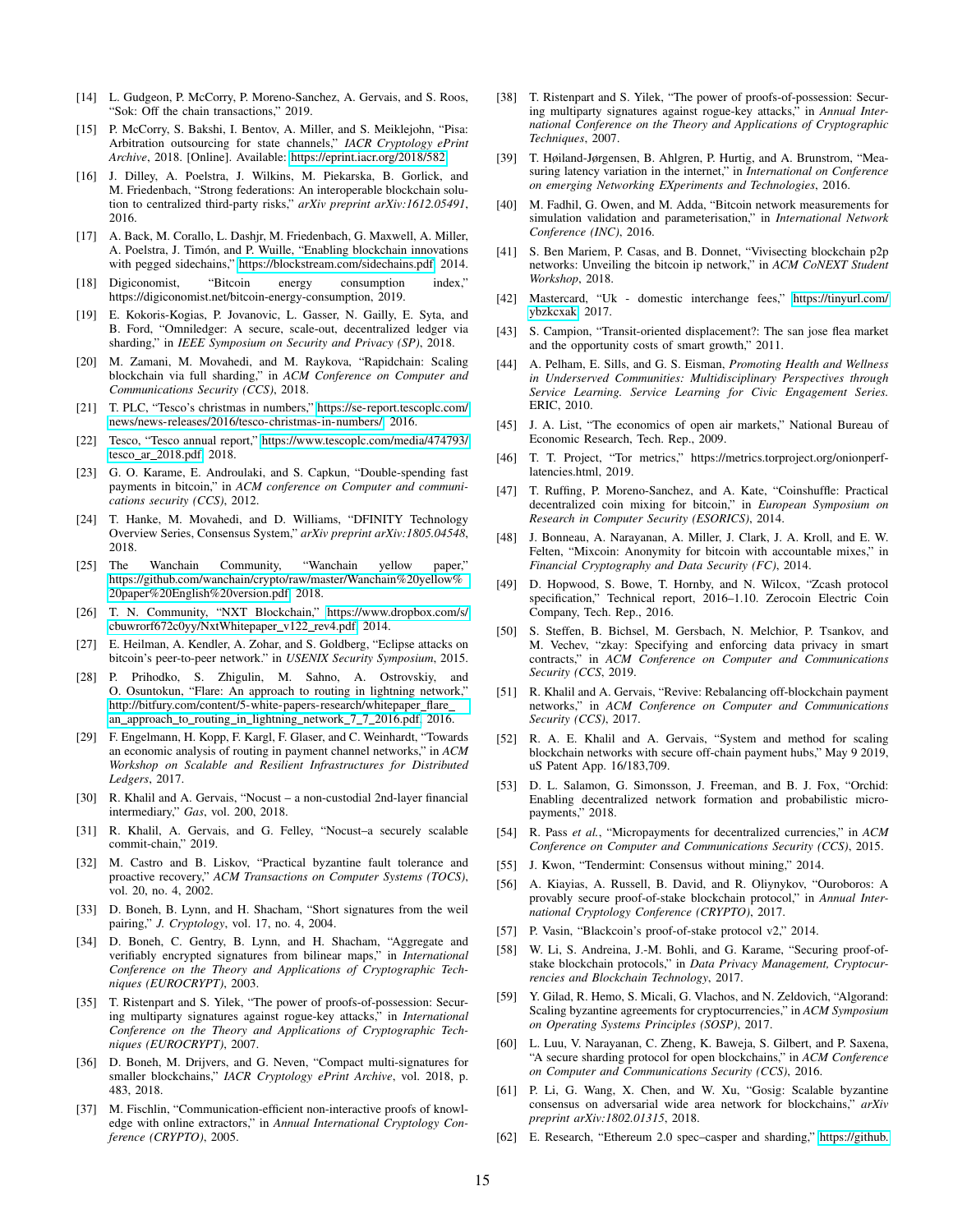[com/ethereum/eth2.0-specs/blob/master/specs/core/0](https://github.com/ethereum/eth2.0-specs/blob/master/specs/core/0_beacon-chain.md)\_beacon-chain.md, 2018.

- [63] E. Conner, "Transaction throughput under shasper," [https://ethresear.ch/](https://ethresear.ch/t/transaction-throughput-under-shasper/3467) [t/transaction-throughput-under-shasper/3467,](https://ethresear.ch/t/transaction-throughput-under-shasper/3467) 2018.
- [64] V. Buterin, "Slasher: A punitive proof-of-stake algorithm," 2014.
- <span id="page-15-3"></span>[65] V. Buterin and V. Griffith, "Casper the friendly finality gadget," *arXiv preprint arXiv:1710.09437*, 2017.
- <span id="page-15-4"></span>[66] M. Bellare, J. A. Garay, and T. Rabin, "Fast batch verification for modular exponentiation and digital signatures," in *International Conference on the Theory and Application of Cryptographic Techniques (EUROCRYPT)*, 1998.

#### APPENDIX

#### <span id="page-15-0"></span>*A. Background on Permissionless Consensus*

In this appendix we review additional examples of recent permissionless consensus system. We center our review around schemes that do not introduce significant additional security assumptions, and refer the reader to [\[7\]](#page-13-5) for a more thorough survey.

Proof of Stake is proposed as an alternative to computational puzzles in Proof of Work, where the nodes commit (i.e., stake) funds in order to participate in the consensus process [\[55\]](#page-14-39)– [\[58\]](#page-14-40). These solutions are based on an economic-driven model with nodes being rewarded for honest behavior and penalized for diverging from the consensus. While they provide some latency improvements, they do not reach the 3 seconds averages of centralized payment processors.

For example, Ouroboros [\[56\]](#page-14-41) reports a throughput of approximately 300 transactions per second and a block frequency 10-16 times smaller than that of Bitcoin. Thus, a merchant will still have to wait for several minutes before a transaction can be considered finalized. As another example of Proof-of-Stake system, Algorand [\[59\]](#page-14-42) has a throughput that is  $125\times$ higher than that of Bitcoin, and latency of at least 22 seconds, assuming a network with no malicious users.

Sharding. While Proof of Stake techniques involve the whole network in the consensus process, sharding techniques promise significant performance improvement by splitting the network in smaller groups. For example, Elastico [\[60\]](#page-14-43) achieves four times larger throughput per epoch for network sizes similar to that of Bitcoin. However, it provides no improvement on the confirmation latency ( $\sim 800$  seconds). Similarly, Gosig [\[61\]](#page-14-44) can sustain approximately 4.000 transactions per second with an ∼1 minute confirmation time. Rapidchain [\[20\]](#page-14-6) has a throughput of 7, 300 transactions per second with a 70-second confirmation latency.

Omniledger [\[19\]](#page-14-5) is the only proposal that reports performance (both throughput and latency) compatible with retail payments. However, this comes at a security cost. Their lowlatency transactions (i.e., Trust-but-Verify) use shards comprised of only a few (or even one) "validators". In the retail setting, this enables malicious validators to launch multispending attacks by approving several conflicting payments towards various honest merchants. While the attack and the malicious validator(s) will be uncovered by the core validators within ∼1 minute, this time-period suffices for an adversary to attack multiple merchants resulting in substantial losses.

Shasper for Ethereum is expected to be capable of handling 13, 000 transactions per second, while optimistic estimates

<span id="page-15-2"></span>

Fig. 5: Centralized Snappy instance. The customers  $c_i$  initiate payments towards the merchants  $m<sub>j</sub>$ , who then consult with the central statekeeper s and either accept or reject the payment.

report a minumum block frequency of ∼8 seconds [\[62\]](#page-14-45)–[\[65\]](#page-15-3). However, even with such a small block interval, the latency remains too high for retail purchases, as merchants will need to wait for several blocks for transactions to eventually reach finality.

# <span id="page-15-1"></span>*B. Deployment Alternatives for Snappy*

In this appendix we discuss alternative deployment options.

Centralized Snappy. While decentralization is one of the main benefits of Snappy, there may be cases where having one central party is also acceptable. In this case, the merchants can appoint a single party to approve or reject payments. This simplifies our protocols as each payment requires only one approval query instead of several. However, if the central party is untrusted, it still has to deposit a collateral for the merchants to claim in case it equivocates. However, relying on a single party comes with drawbacks. In particular, such a setup adds a centralized layer on top of a fully decentralized blockchain, while the reliance on a single service provider will likely result in increased service fees.

Non-statekeeping Merchants In the previous section, we discussed a fully centralized version of Snappy that allows the system to scale even further and simplifies statekeeping. While this setup has several advantages, the liveness and quality of service of the deployment relies on the single party that can unilaterally decide on changing the service fees and processes. An alternative solution that retains most of the centralization benefits while remaining decentralized (but not fully) is allowing non-statekeeping merchants. Merchants can join the system and decide if they want to deposit a collateral and perform statekeeping tasks or they simply want to be able to receive payments.

This allows merchants who choose not to keep state to still make use of the Snappy deployment and enables the system to scale to millions of merchants. To incentivize statekeeping, a small service fee could be paid by non-statekeeping merchants. to those who have allocated a statekeeping collateral. While this goes beyond the scope of this paper, it is probably preferable if the statekeepers' set remains open to all interested